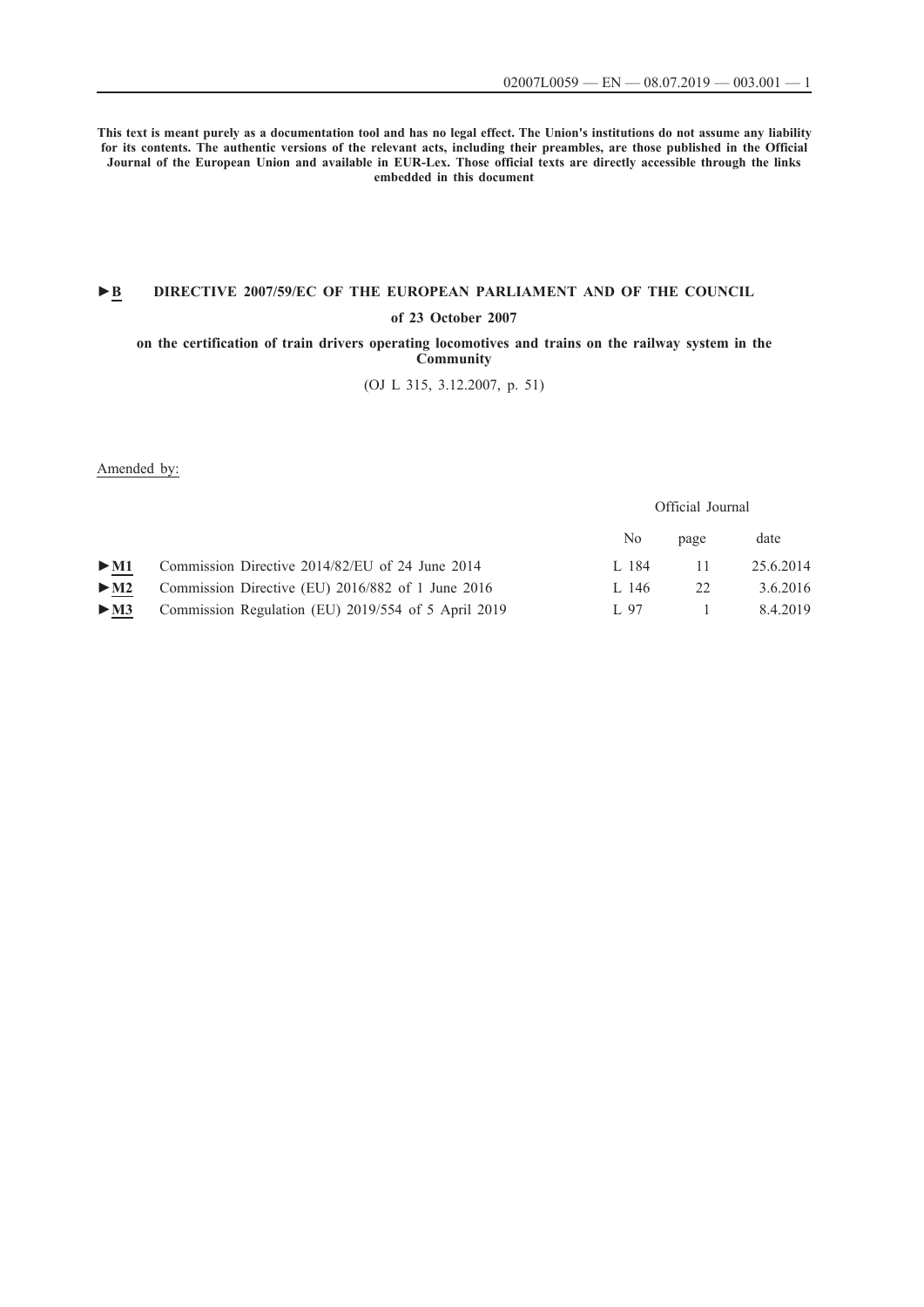#### **DIRECTIVE 2007/59/EC OF THE EUROPEAN PARLIAMENT AND OF THE COUNCIL**

#### **of 23 October 2007**

## **on the certification of train drivers operating locomotives and trains on the railway system in the Community**

## CHAPTER I

## **OBJECTIVE, SCOPE AND DEFINITIONS**

## *Article 1*

### **Objective**

This Directive lays down the conditions and procedures for the certification of train drivers operating locomotives and trains on the railway system in the Community. It specifies the tasks for which the competent authorities of the Member States, train drivers and other stakeholders in the sector, in particular railway undertakings, infrastructure managers and training centres, are responsible.

#### *Article 2*

## **Scope**

1. This Directive shall apply to train drivers operating locomotives and trains on the railway system in the Community for a railway undertaking requiring a safety certificate or an infrastructure manager requiring a safety authorisation.

2. Member States shall not, on the basis of national provisions pertaining to other staff on board freight trains, prevent freight trains from crossing borders or providing domestic transport in their territory.

3. Without prejudice to the Article 7, Member States may exclude from the measures they adopt in implementation of this Directive train drivers operating exclusively on:

(a) metros, trams and other light rail systems;

- (b) networks that are functionally separate from the rest of the rail system and are intended only for the operation of local, urban or suburban passenger and freight services;
- (c) privately owned railway infrastructure that exists solely for use by the infrastructure owners for their own freight operations;
- (d) sections of track that are temporarily closed to normal traffic for the purpose of maintaining, renewing or upgrading the railway system.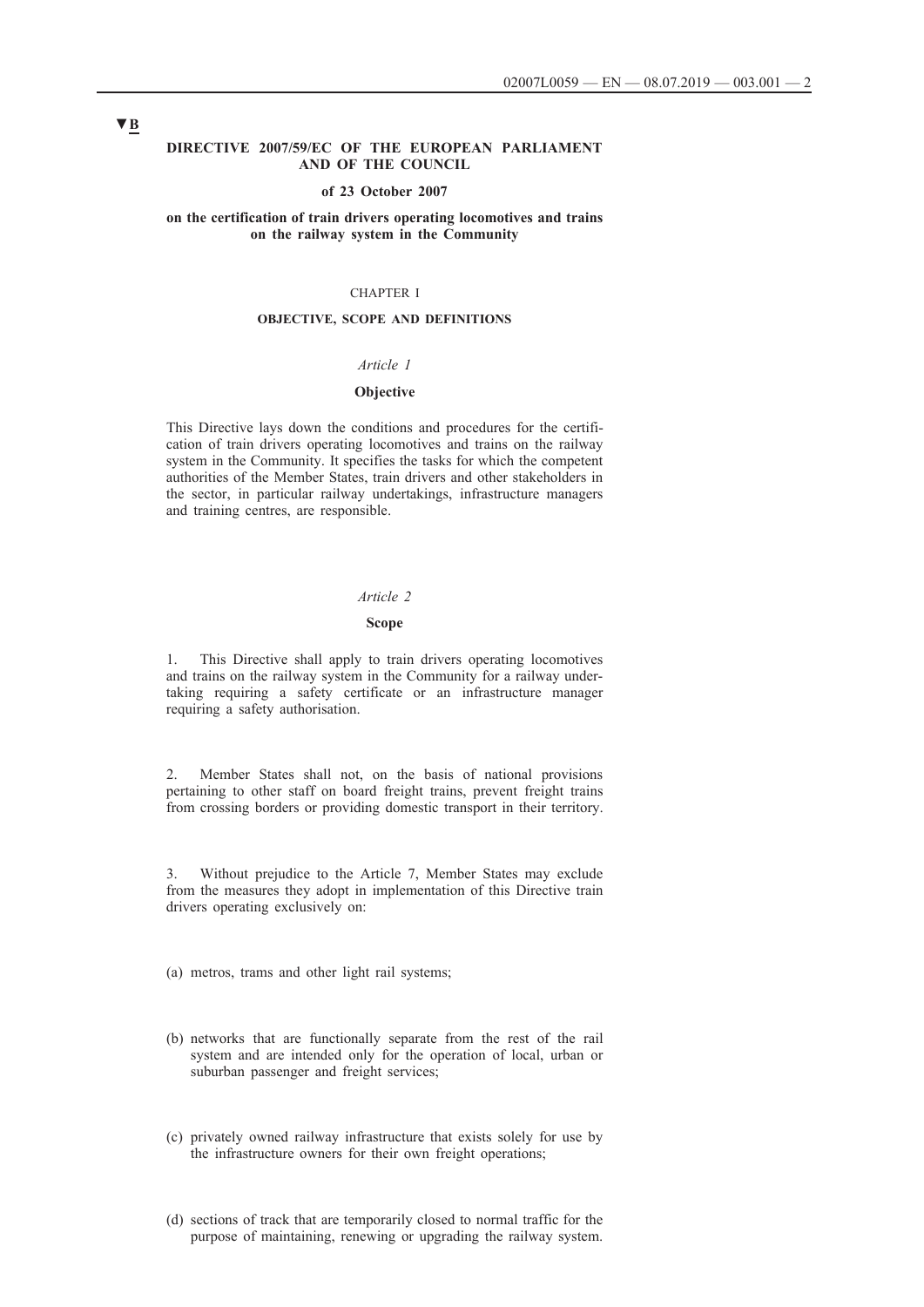### *Article 3*

## **Definitions**

For the purposes of this Directive:

- (a) 'competent authority' means the safety authority referred to in Article 16 of Directive 2004/49/EC;
- (b) 'train driver' means a person capable and authorised to drive trains, including locomotives, shunting locomotives, work trains, maintenance railway vehicles or trains for the carriage of passengers or goods by rail in an autonomous, responsible and safe manner;
- (c) 'other crew members performing safety-critical tasks' means staff on board the train who are not train drivers but who help to ensure the safety of the train and of the passengers and goods being transported;
- (d) 'railway system' means the system composed of the railway infrastructures, comprising lines and fixed installations of the rail system plus the rolling stock of all categories and origin travelling on that infrastructure, as defined in Directives 96/48/EC and 2001/16/EC;
- (e) 'infrastructure manager' means any body or undertaking that is responsible in particular for establishing and maintaining railway infrastructure, or part thereof, as defined in Article 3 of Directive 91/440/EEC, which may also include the management of infrastructure control and safety systems. The functions of the infrastructure manager on a network or on part of a network may be allocated to different bodies or undertakings;
- (f) 'railway undertaking' means any railway undertaking as defined in Directive 2001/14/EC of the European Parliament and of the Council of 26 February 2001 on the allocation of railway infrastructure capacity and the levying of charges for the use of railway infrastructure  $(1)$ , and any other public or private undertaking, the activity of which is to provide transport of goods and/or passengers by rail on the basis that the undertaking must ensure traction. The term also includes undertakings which provide traction only;
- (g) 'technical specifications for interoperability' or 'TSIs' means the specifications by which each subsystem or part of a subsystem is covered in order to meet the essential requirements and to ensure the interoperability of the trans-European high-speed and conventional rail systems as defined in Directives 96/48/EC and 2001/16/EC;

<sup>(1)</sup> OJ L 75, 15.3.2001, p. 29. Directive as last amended by Directive 2004/49/EC.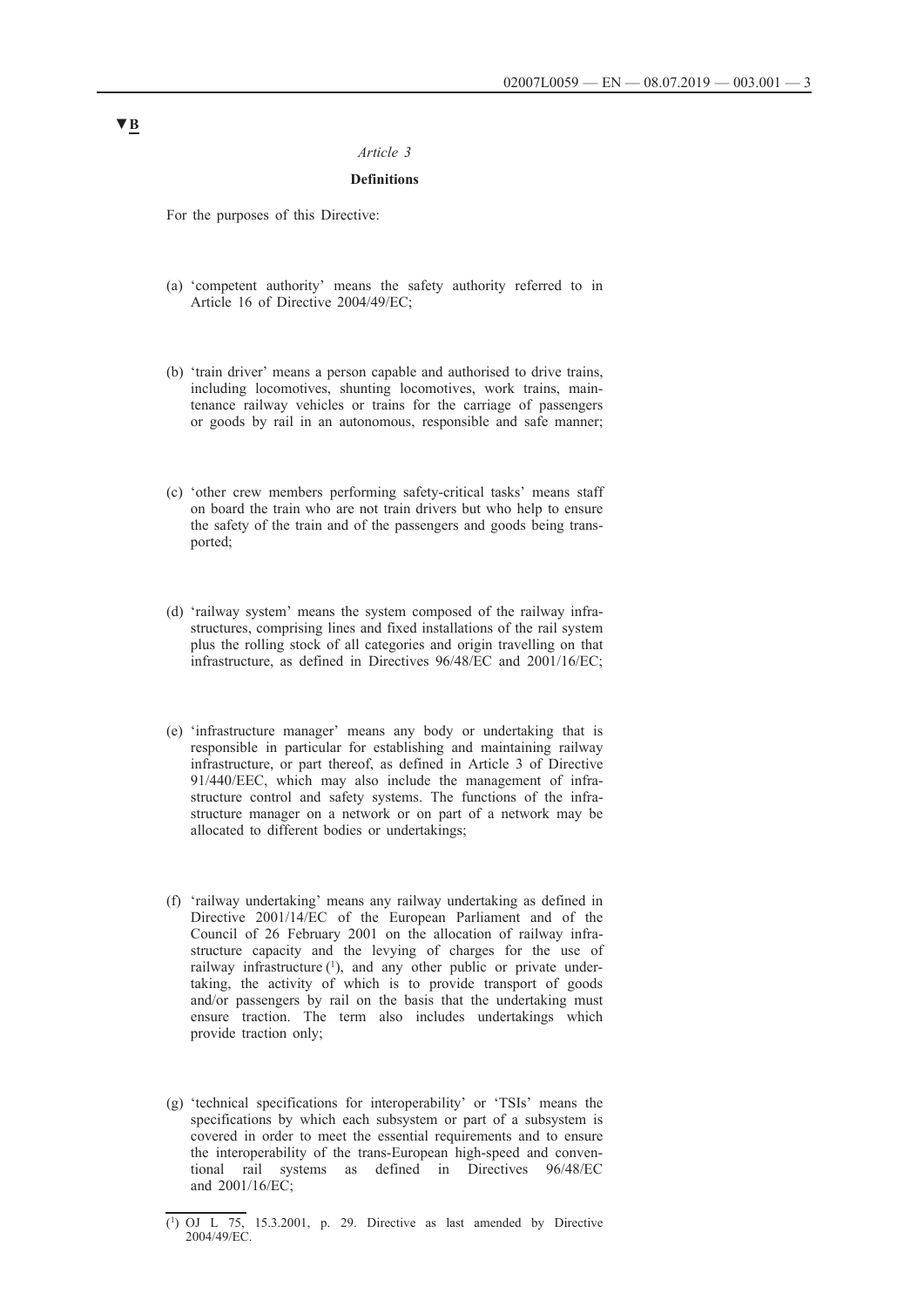- (h) 'Agency' means the European Railway Agency established by Regulation (EC) No  $881/2004$  (<sup>1</sup>) of the European Parliament and of the Council of 29 April 2004;
- (i) 'safety certificate' means the certificate issued to a railway undertaking by a competent authority in accordance with Article 10 of Directive 2004/49/EC;
- (j) 'certificate' means the harmonised complementary certificate indicating the infrastructure on which the holder is authorised to drive and the rolling stock which the holder is authorised to drive;
- (k) 'safety authorisation' means the authorisation issued to an infrastructure manager by a competent authority in accordance with Article 11 of Directive 2004/49/EC;
- (l) 'training centre' means an entity accredited or recognised by the competent authority to give training courses.

#### CHAPTER II

## **CERTIFICATION OF DRIVERS**

## *Article 4*

#### **Community certification model**

1. All train drivers shall have the necessary fitness and qualifications to drive trains and shall hold the following documents:

- (a) a licence demonstrating that the driver satisfies minimum conditions as regards medical requirements, basic education and general professional skills. The licence shall identify the driver and the issuing authority and shall state the duration of its validity. The licence shall comply with the requirements of Annex I, until the Community certification model is adopted, as provided for in paragraph 4;
- (b) one or more certificates indicating the infrastructures on which the holder is authorised to drive and indicating the rolling stock which the holder is authorised to drive. Each certificate shall comply with the requirements of Annex I.

2. However, the requirement to hold a certificate for a specific part of infrastructure shall not apply in the exceptional cases listed hereafter, provided that another train driver who possesses a valid certificate for the infrastructure concerned sits next to the driver during driving:

(a) when a disturbance of the railway service necessitates the deviation of trains or maintenance of tracks, as specified by the infrastructure manager;

## (1) OJ L 164, 30.4.2004, p. 1. Corrected version in OJ L 220, 21.6.2004, p. 3.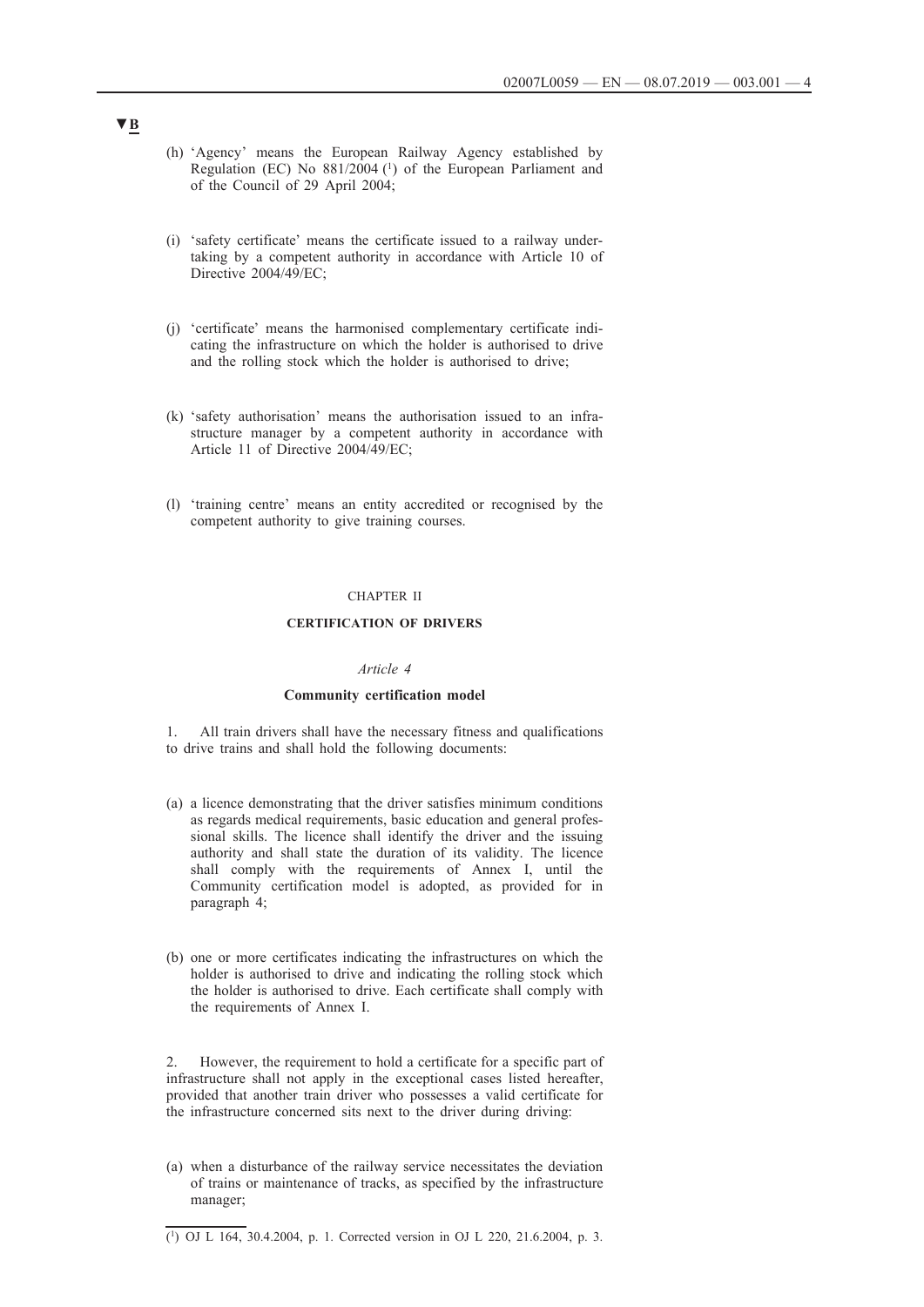- (b) for exceptional, one-off services which use historical trains;
- (c) for exceptional, one-off freight services, provided that the infrastructure manager agrees;
- (d) for the delivery or demonstration of a new train or locomotive;
- (e) for the purposes of training and examining drivers.

The use of this possibility shall be a decision of the railway undertaking and may not be imposed by the relevant infrastructure manager or by the competent authority.

Whenever an additional driver is used as provided for above, the infrastructure manager shall be informed beforehand.

3. The certificate shall authorise driving in one or more of the following categories:

- (a) category A: shunting locomotives, work trains, maintenance railway vehicles and all other locomotives when they are used for shunting;
- (b) category B: carriage of passengers and/or of goods.

A certificate may contain an authorisation for all categories, covering all codes as referred to in paragraph 4.

4. By 4 December 2008 the Commission shall adopt, on the basis of a draft prepared by the Agency, a Community model for the licence, the certificate and the certified copy of the certificate, and also determine their physical characteristics, taking into account therein anti-forgery measures. These measures, designed to amend non-essential elements of this Directive by supplementing it, shall be adopted in accordance with the regulatory procedure with scrutiny referred to in Article 32(3).

By 4 December 2008, the Commission shall adopt the measures designed to amend non-essential elements of this Directive, by supplementing it, and concerning the Community Codes for the different types in categories A and B as referred to in paragraph 3 of this Article in accordance with the regulatory procedure with scrutiny referred to in Article 32(3) and on the basis of a recommendation from the Agency.

#### *Article 5*

### **Anti-fraud measures**

Competent authorities and issuing bodies shall take all necessary steps to avoid the risks of falsification of licences and certificates and tampering with the registers provided for in Article 22.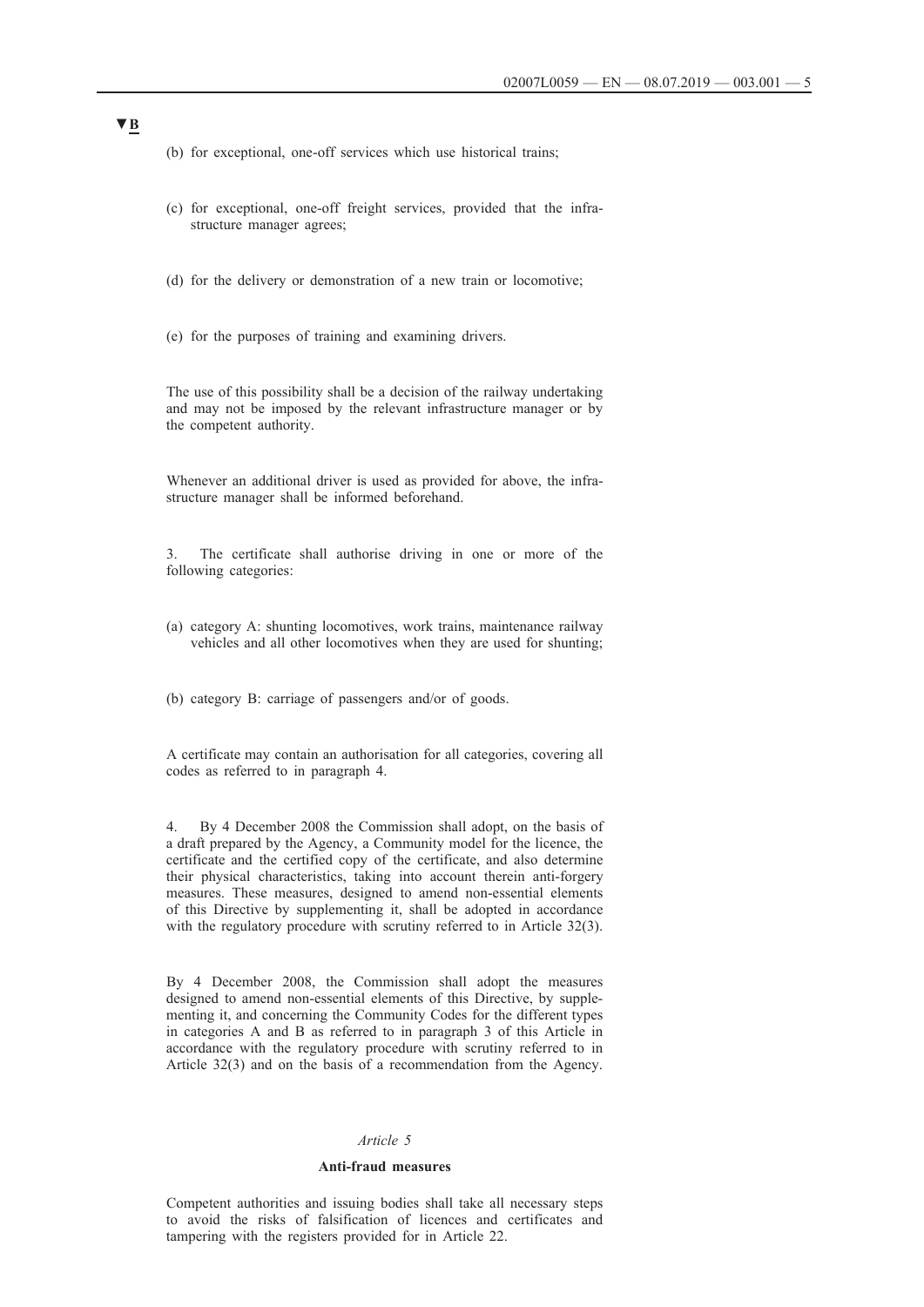### *Article 6*

## **Ownership, language and issuing bodies**

1. A licence shall be owned by its holder and shall be issued by the competent authority as defined in Article 3(a). Where a competent authority or its agent issues a licence in a national language which is not a Community language, it shall draw up a bilingual version of the licence using one of the Community languages.

2. A certificate shall be issued by the railway undertaking or the infrastructure manager who employs or contracts the driver. The certificate shall be owned by the undertaking or manager issuing it. However, in accordance with Article 13(3) of Directive 2004/49/EC, drivers shall be entitled to obtain a certified copy. Where a railway undertaking or an infrastructure manager issues a certificate in a national language which is not a Community language, it shall draw up a bilingual version of the certificate using one of the Community languages.

### *Article 7*

### **Geographical validity**

1. A licence shall be valid throughout the whole territory of the Community.

2. A certificate shall be valid only on those infrastructures and rolling stock identified on it.

#### *Article 8*

### **Recognition of certification documents of train drivers of third countries**

The certification documents of train drivers of a third country operating exclusively on border-crossing sections of a Member State's railway system may be recognised by that Member State in accordance with any bilateral agreements with the third country in question.

#### CHAPTER III

## **CONDITIONS FOR OBTAINING THE LICENCE AND THE CERTIFICATE**

## *Article 9*

### **Minimum requirements**

1. To obtain a licence, applicants shall satisfy the minimum requirements set out in Articles 10 and 11. To obtain a certificate and for it to remain valid, applicants shall hold a licence and satisfy the minimum requirements set out in Articles 12 and 13.

2. A Member State may apply more stringent requirements with regard to the issuing of licences on its own territory. Nevertheless, it shall recognise licences issued by other Member States, in accordance with Article 7.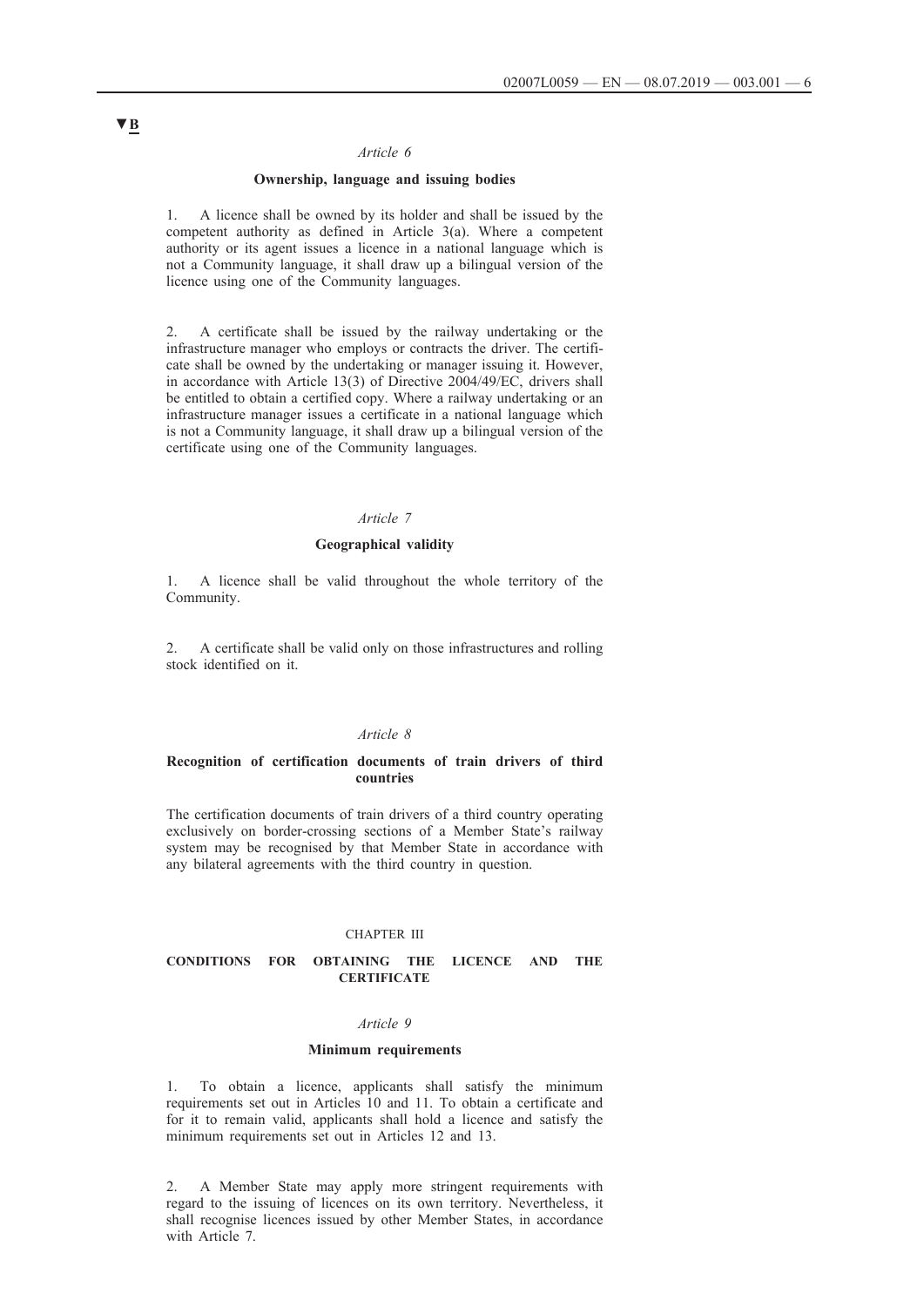#### Section I

### *Licence*

#### *Article 10*

## **Minimum age**

Member States shall prescribe the minimum age of licence applicants, which shall be at least 20 years. However, a Member State may issue licences to applicants from the age of 18 years, the validity of such a licence then being limited to the territory of the issuing Member State.

## *Article 11*

### **Basic requirements**

1. Applicants shall have successfully completed at least nine years' education (primary and secondary) and have successfully concluded basic training equivalent to level 3 referred to in Council Decision 85/368/EEC of 16 July 1985 on the comparability of vocational training qualifications between the Member States of the European Community  $(1)$ .

2. Applicants shall provide confirmation of their physical fitness by passing a medical examination conducted by, or under the supervision of — to be decided by the Member State — a medical doctor accredited or recognised in accordance with Article 20. The examination shall cover at least the criteria indicated in sections 1.1, 1.2, 1.3 and 2.1 of Annex II.

3. Applicants shall demonstrate their occupational psychological fitness by passing an examination conducted by, or under the supervision of — to be decided by the Member State — a psychologist or a medical doctor accredited or recognised in accordance with Article 20. The examination shall cover at least the criteria indicated in section 2.2 of Annex II.

4. Applicants shall have demonstrated their general professional competence by passing an examination covering at least the general subjects listed in Annex IV.

#### Section II

## *Certificate*

#### *Article 12*

### **Linguistic knowledge**

The linguistic knowledge criterion referred to in Annex VI shall be met for the infrastructure for which the certificate is being applied.

#### *Article 13*

#### **Professional qualifications**

1. Applicants shall have passed an examination testing their professional knowledge and competence relating to the rolling stock for which the certificate is sought. This examination shall cover at least the general subjects listed in Annex V.

<sup>(1)</sup> OJ L 199, 31.7.1985, p. 56.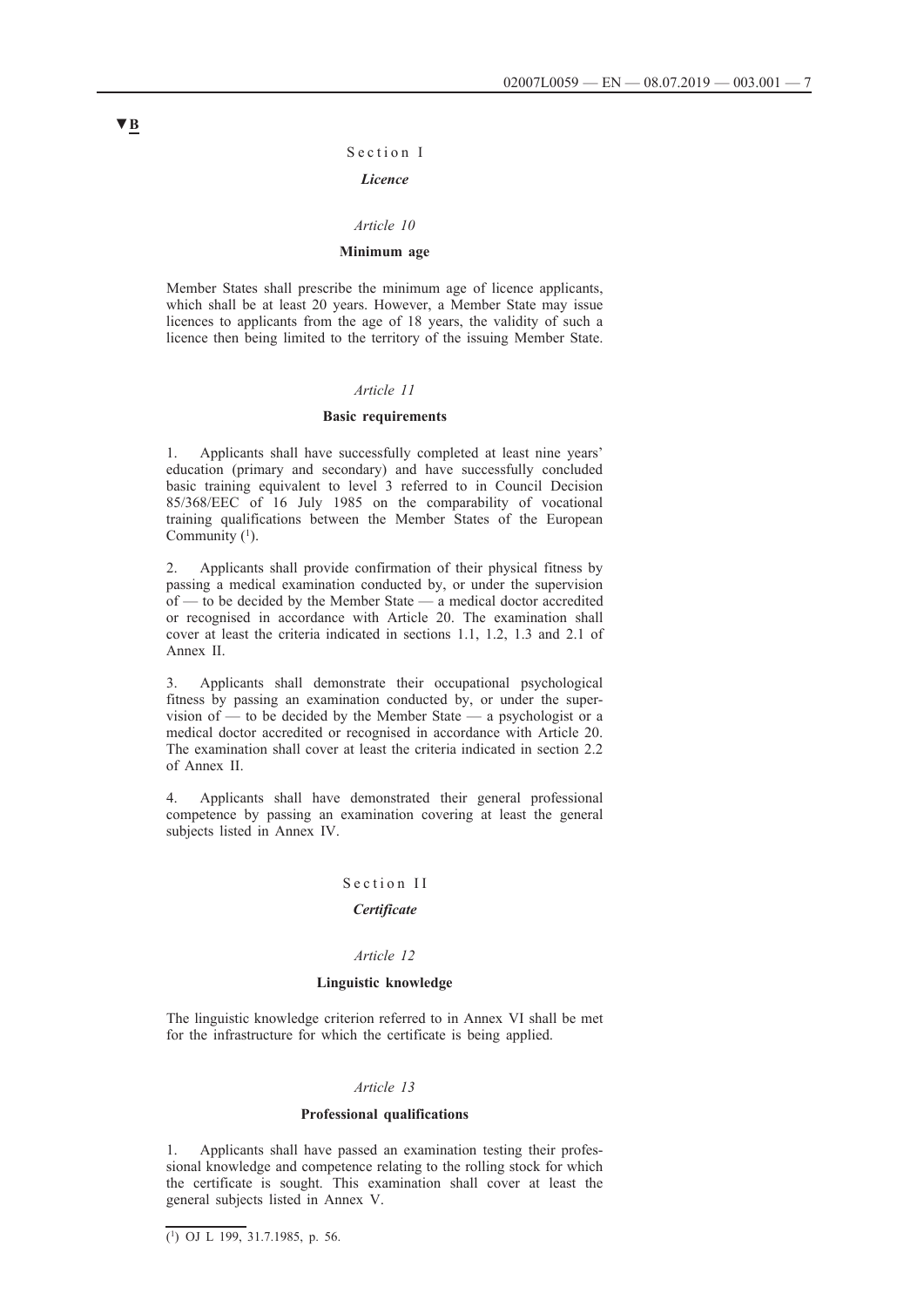2. Applicants shall have passed an examination testing their professional knowledge and competence relating to the infrastructures for which the certificate is sought. This examination shall cover at least the general subjects listed in Annex VI. Where appropriate, the examination shall also cover linguistic knowledge, in accordance with section 8 of Annex VI.

3. Applicants shall be trained by the railway undertaking or the infrastructure manager in relation to its safety management system provided for by Directive 2004/49/EC.

### CHAPTER IV

## **PROCEDURE FOR OBTAINING THE LICENCE AND THE CERTIFICATE**

#### *Article 14*

## **Obtaining a licence**

The competent authority shall publish the procedure to be followed for obtaining a licence.

2. All licence applications shall be lodged with the competent authority by the candidate driver or any entity on his behalf.

3. Applications submitted to the competent authority may be for the grant of a new licence, the updating of licence particulars, a renewal or a duplicate.

4. The competent authority shall issue the licence as soon as possible and no later than one month after receiving all the necessary documents.

5. A licence shall be valid for 10 years, subject to Article 16(1).

6. A licence shall be issued in a single original. Any duplication of a licence, other than by the competent authority where a duplicate is requested, shall be prohibited.

## *Article 15*

## **Obtaining a certificate**

Each railway undertaking and infrastructure manager shall set up its own procedures for issuing and updating certificates in accordance with this Directive, as part of its safety management system, as well as appeals procedures allowing drivers to request a review of a decision relating to the issue, updating, suspension or withdrawal of a certificate.

In the event of disagreement, the parties may appeal to the competent authority or any independent appeal body.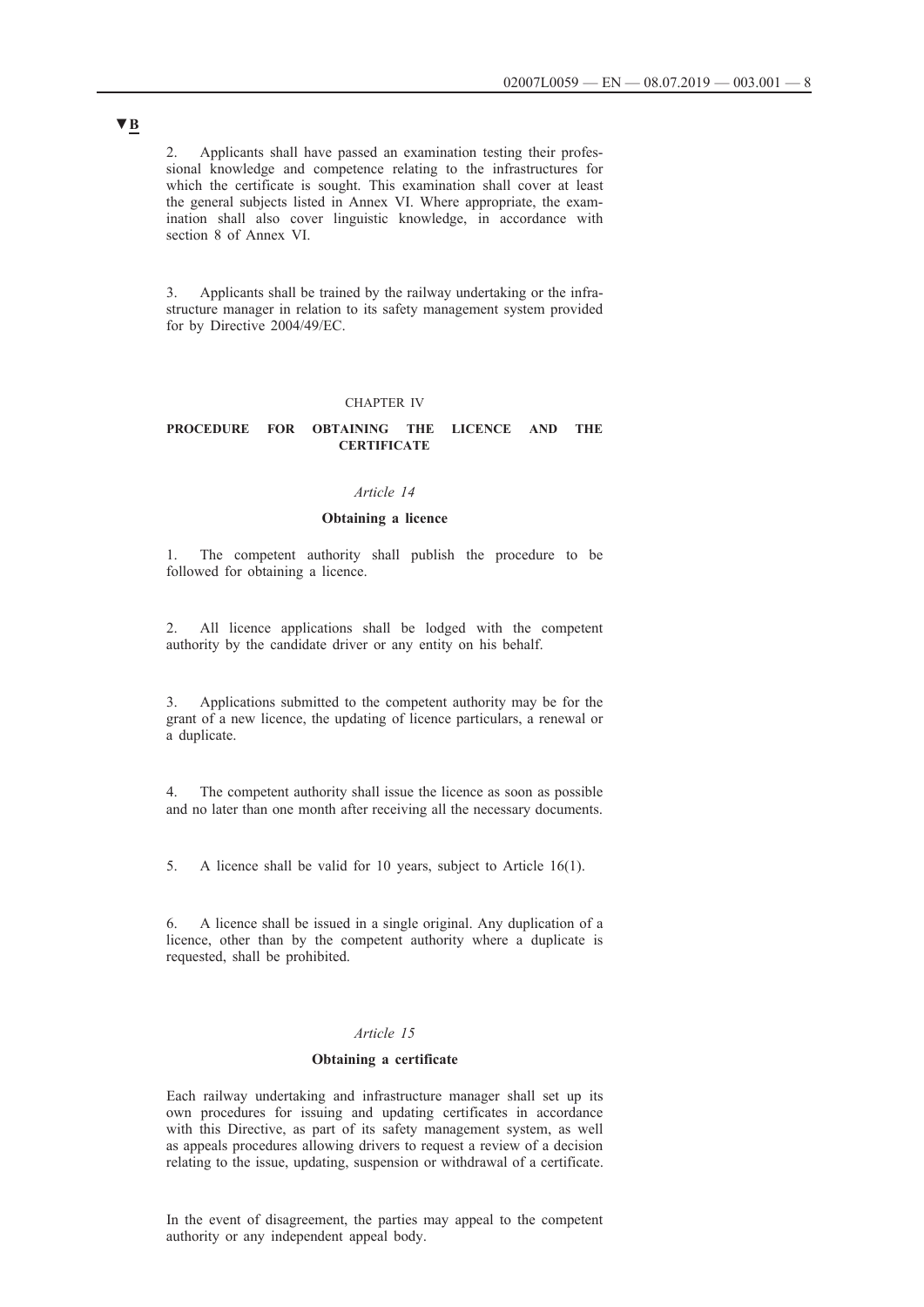Railway undertakings and infrastructure managers shall update, without delay, a certificate whenever the certificate holder has obtained additional authorisations relating to rolling stock or infrastructure.

## *Article 16*

## **Periodic checks**

1. In order for a licence to remain valid, its holder shall undergo periodic examinations and/or tests relating to the requirements referred to in Article 11(2) and (3). With regard to medical requirements, the minimum frequency shall be observed in accordance with the provisions of section 3.1 of Annex II. These medical checks shall be conducted by, or under the supervision of, medical doctors accredited or recognised in accordance with Article 20. As far as general professional knowledge is concerned, the provisions of Article 23(8) shall apply.

When renewing a licence, the competent authority shall verify in the register provided for in Article  $22(1)(a)$  that the driver has met the requirements referred to in the first subparagraph of this paragraph.

2. In order for a certificate to remain valid, its holder shall undergo periodic examinations and/or tests relating to the requirements referred to in Articles 12 and 13. The frequency of those examinations and/or tests shall be determined by the railway undertaking or the infrastructure manager employing or contracting the driver in accordance with its own safety management system, and respect the minimum frequencies set out in Annex VII.

For each of these checks the issuing body shall confirm by a statement on the certificate and in the register provided for in Article  $22(2)(a)$  that the driver has met the requirements referred to in the first subparagraph of this paragraph.

3. Where a periodic check is missed or gives a negative result, the procedure laid down in Article 18 shall be applied.

### *Article 17*

#### **Cessation of employment**

When a driver ceases to work for a railway undertaking or an infrastructure manager, it shall inform the competent authority without delay.

The licence shall remain valid, provided that the conditions in Article 16(1) remain fulfilled.

A certificate shall become invalid when its holder ceases to be employed as a driver. However, the holder shall receive a certified copy of it and of all documents providing evidence of his training, qualifications, experience and professional competences. When issuing a certificate to a driver, a railway undertaking or infrastructure manager shall take account of all those documents.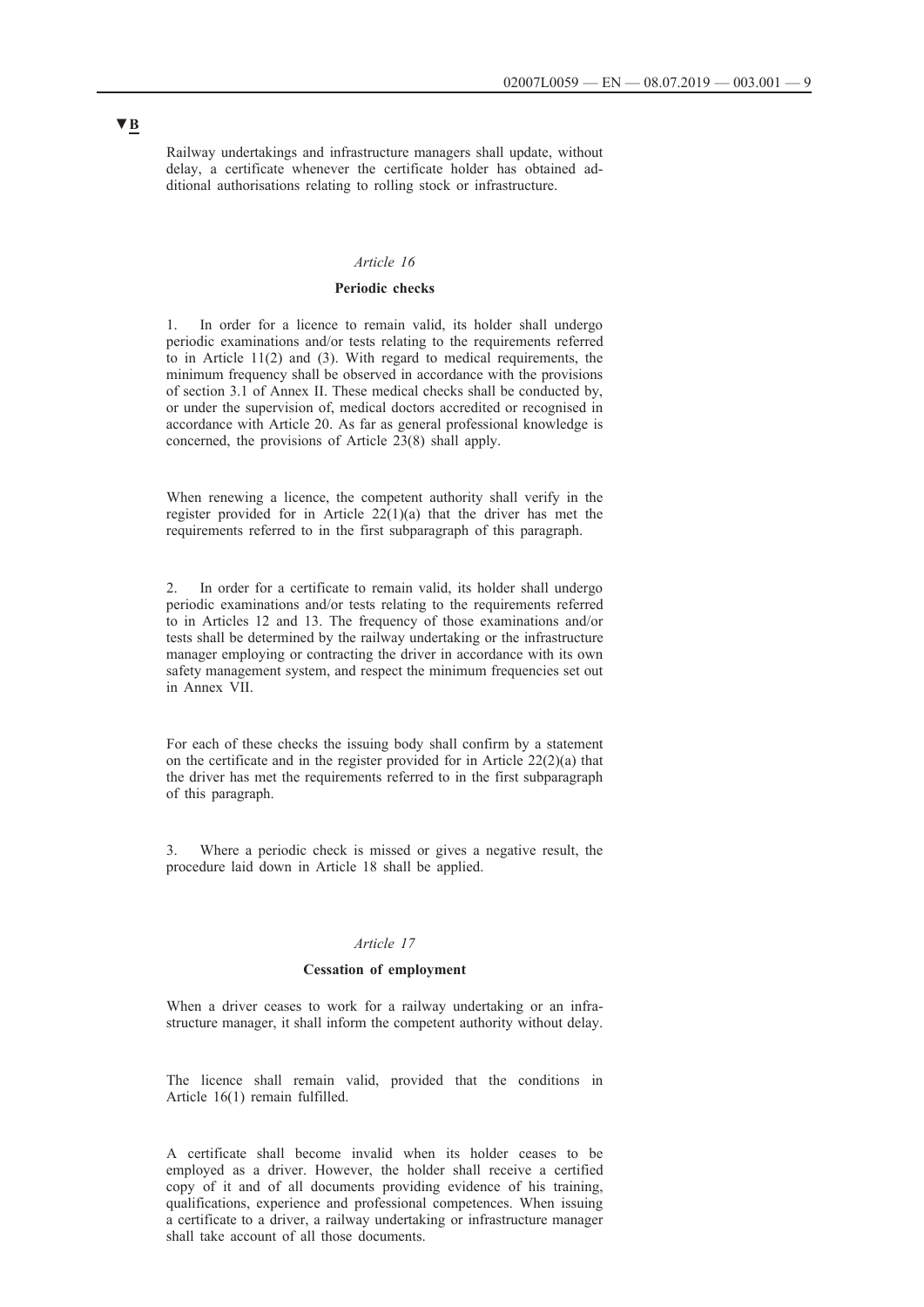## *Article 18*

### **Monitoring of drivers by railway undertakings and infrastructure managers**

1. Railway undertakings and infrastructure managers shall be required to ensure, and to check, that the licences and certificates of the drivers they employ or contract are valid.

They shall set up a system for monitoring their drivers. If the results of such monitoring call into question a driver's competence for the job and the continuing validity of his licence or certificate, railway undertakings and infrastructure managers shall immediately take the necessary action.

2. If a driver considers that his state of health calls into question his fitness for the job, he shall immediately inform the railway undertaking or infrastructure manager, whichever is appropriate.

As soon as a railway undertaking or infrastructure manager is aware or is informed by a medical doctor that the health of a driver has deteriorated to a point where his fitness for the job is called into question, it shall immediately take the necessary action, including the examination described in section 3.1 of Annex II and, if necessary, the withdrawal of the certificate and the updating of the register provided for in Article 22(2). Furthermore, it shall ensure that at no time during their service drivers are under the influence of any substance which is likely to affect their concentration, attention or behaviour. The competent authority shall be informed without delay of any cases of work incapacity of more than three months.

#### CHAPTER V

### **TASKS AND DECISIONS OF THE COMPETENT AUTHORITY**

## *Article 19*

### **Tasks of the competent authority**

1. The competent authority shall fulfil the following tasks in a transparent and non-discriminatory manner:

- (a) issuing and updating licences, and providing duplicates, as provided for in Articles 6 and 14;
- (b) ensuring periodic examinations and/or tests as provided for in Article 16(1);
- (c) suspending and withdrawing licences, and notifying the issuing body of reasoned requests for the suspension of certificates, as provided for in Article 29;
- (d) if so designated by the Member State, recognising persons or bodies as provided for in Articles 23 and 25;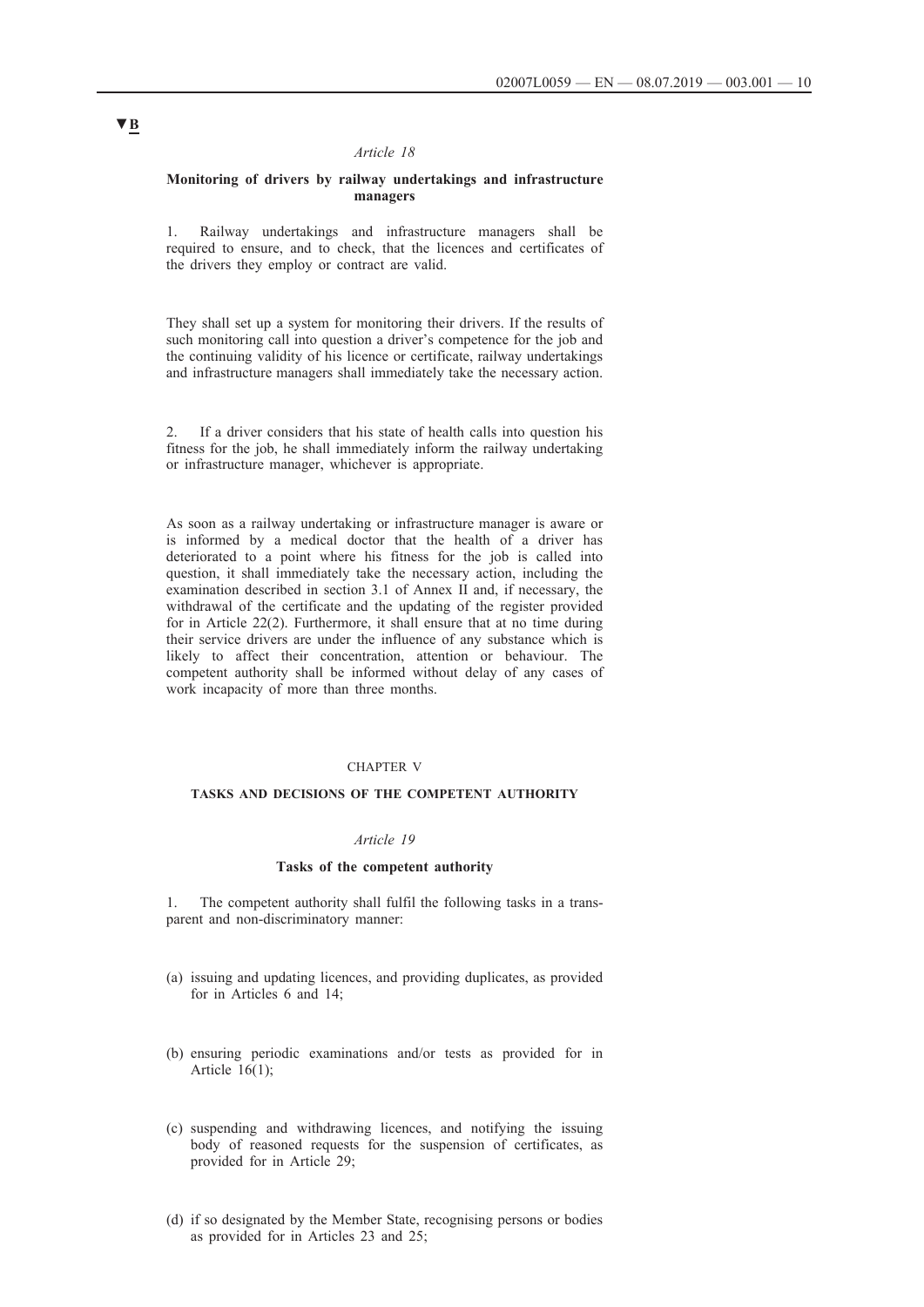- (e) ensuring that a register of persons and bodies accredited or recognised as provided for in Article 20 is published and updated;
- (f) keeping and updating a register of licences as provided for in Articles  $16(1)$  and  $22(1)$ ;
- (g) monitoring the drivers' certification process as provided for in Article 26;
- (h) carrying out inspections as provided for in Article 29;
- (i) establishing national criteria for examiners as provided for in Article 25(5).

The competent authority shall respond quickly to requests for information and present any requests for additional information without delay when preparing licences.

2. The competent authority shall not delegate the tasks referred to in points (c), (g) and (i) of paragraph 1 to third parties.

3. Any delegation of tasks shall be transparent and non-discriminatory and shall not give rise to a conflict of interests.

4. Where a competent authority delegates or contracts tasks referred to in points (a) or (b) of paragraph 1 to a railway undertaking, at least one of the following conditions shall be complied with:

- (a) the railway undertaking issues licences only to its own drivers;
- (b) the railway undertaking does not enjoy exclusivity in the territory concerned for any of the delegated or contracted tasks.

5. Where a competent authority delegates or contracts tasks, the authorised representative or contractor shall be required, in performing such tasks, to comply with the obligations imposed on competent authorities by this Directive.

6. Where a competent authority delegates or contracts tasks, it shall set up a system for checking how those tasks have been carried out and shall ensure that the conditions laid down in paragraphs 2, 4 and 5 are complied with.

### *Article 20*

## **Accreditation and recognition**

Persons or bodies accredited under this Directive shall be accredited by an accreditation body appointed by the Member State concerned. The accreditation process shall be based on criteria of independence, competence and impartiality, such as the relevant EN 45 000 series European standards and on the evaluation of a dossier submitted by candidates which provides appropriate evidence of their skills in the area in question.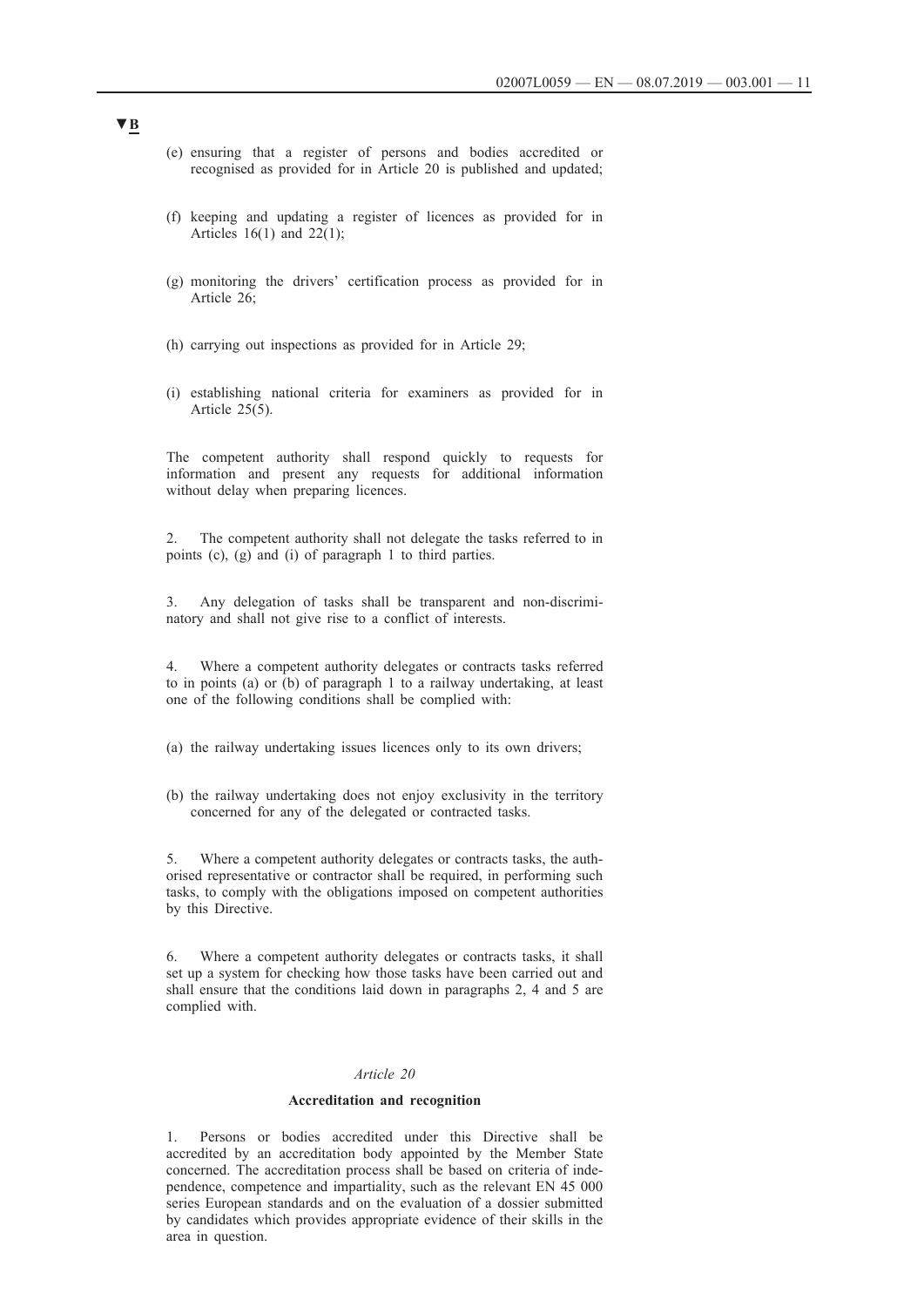2. As an alternative to the accreditation provided for in paragraph 1, a Member State may provide that persons or bodies recognised under this Directive shall be recognised by the competent authority or a body appointed by the Member State concerned. Recognition shall be based on criteria of independence, competence and impartiality. However, in cases when the particular competence sought is extremely rare, an exception to this rule shall be allowed after a positive opinion is given by the Commission in accordance with the regulatory procedure referred to in Article 32(2).

The criterion of independence does not apply in the case of the training referred to in Article 23(5) and (6).

3. The competent authority shall ensure the publication and updating of a register of persons and bodies which have been accredited or recognised under this Directive.

#### *Article 21*

## **Decisions of the competent authority**

1. The competent authority shall state the reasons for its decisions.

2. The competent authority shall ensure that an administrative appeals procedure is set up allowing employers and drivers to request a review of a decision relating to any application under this Directive.

3. Member States shall take the necessary steps to ensure judicial review of the decisions taken by a competent authority.

#### *Article 22*

#### **Registers and exchange of information**

- 1. The competent authorities shall be required to:
- (a) keep a register of all licences issued, updated, renewed, amended, expired, suspended, withdrawn or reported lost, stolen or destroyed. This register shall contain the data prescribed in section 4 of Annex I for every licence, which shall be accessible using the national number allotted to each driver. It shall be regularly updated;
- (b) supply, upon reasoned request, information on the status of such licences to the competent authorities of the other Member States, the Agency or any employer of drivers.

2. Each railway undertaking and infrastructure manager shall be required to:

(a) keep a register, or ensure that a register is kept, of all certificates issued, updated, renewed, amended, expired, suspended, withdrawn or reported lost, stolen or destroyed. This register shall contain the data prescribed in section 4 of Annex I for every certificate, as well as data relating to the periodic checks provided for in Article 16. It shall be regularly updated;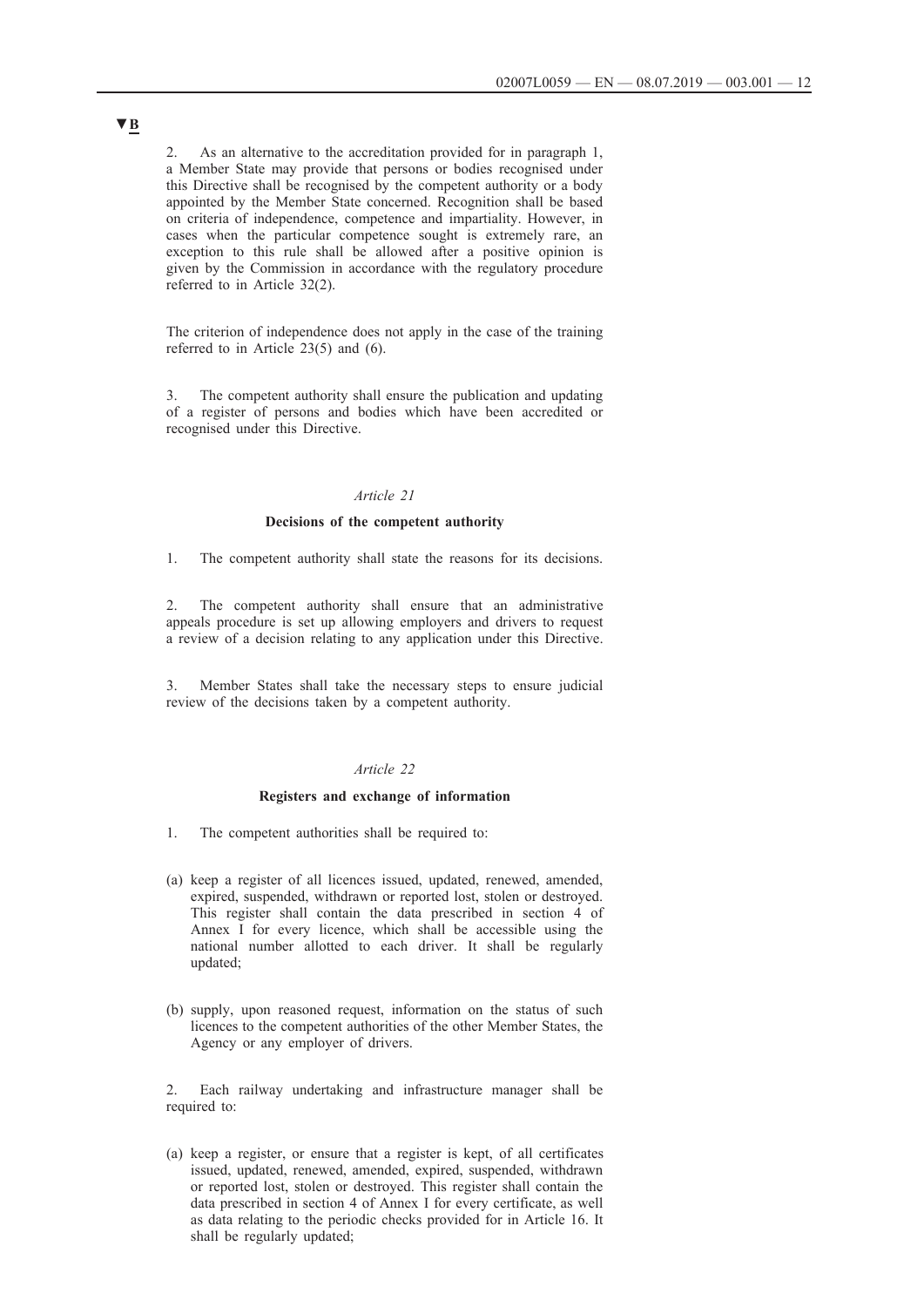- (b) cooperate with the competent authority of the Member State where they are domiciled in order to exchange information with the competent authority and give it access to data required;
- (c) supply information on the content of such certificates to the competent authorities of the other Member States upon their request, when this is required as a consequence of their transnational activities.

3. Train drivers shall have access to the data concerning them which is stored in the registers of competent authorities and of railway undertakings, and shall be provided with a copy of that data on request.

4. The competent authorities shall cooperate with the Agency in order to ensure the interoperability of the registers provided for in paragraphs 1 and 2.

To this end, by 4 December 2008, the Commission shall adopt, on the basis of a draft prepared by the Agency, the basic parameters of the registers to be set up, such as data to be recorded, their format and the data exchange protocol, access rights, the duration of data retention and the procedures to be followed in cases of bankruptcy. These measures, designed to amend non-essential elements of this Directive by supplementing it, shall be adopted in accordance with the regulatory procedure with scrutiny referred to in Article 32(3).

5. The competent authorities, infrastructure managers and railway undertakings shall ensure that the registers provided for in paragraphs 1 and 2 and the modes of operation of such registers comply with Directive 95/46/EC.

6. The Agency shall ensure that the system set up in paragraph  $2(a)$ and (b) complies with Regulation (EC) No 45/2001.

## CHAPTER VI

### **TRAINING AND EXAMINATION OF DRIVERS**

## *Article 23*

### **Training**

1. The training of drivers shall include a part relating to the licence and reflecting general professional knowledge as described in Annex IV, and a part relating to the certificate and reflecting specific professional knowledge, as described in Annexes V and VI.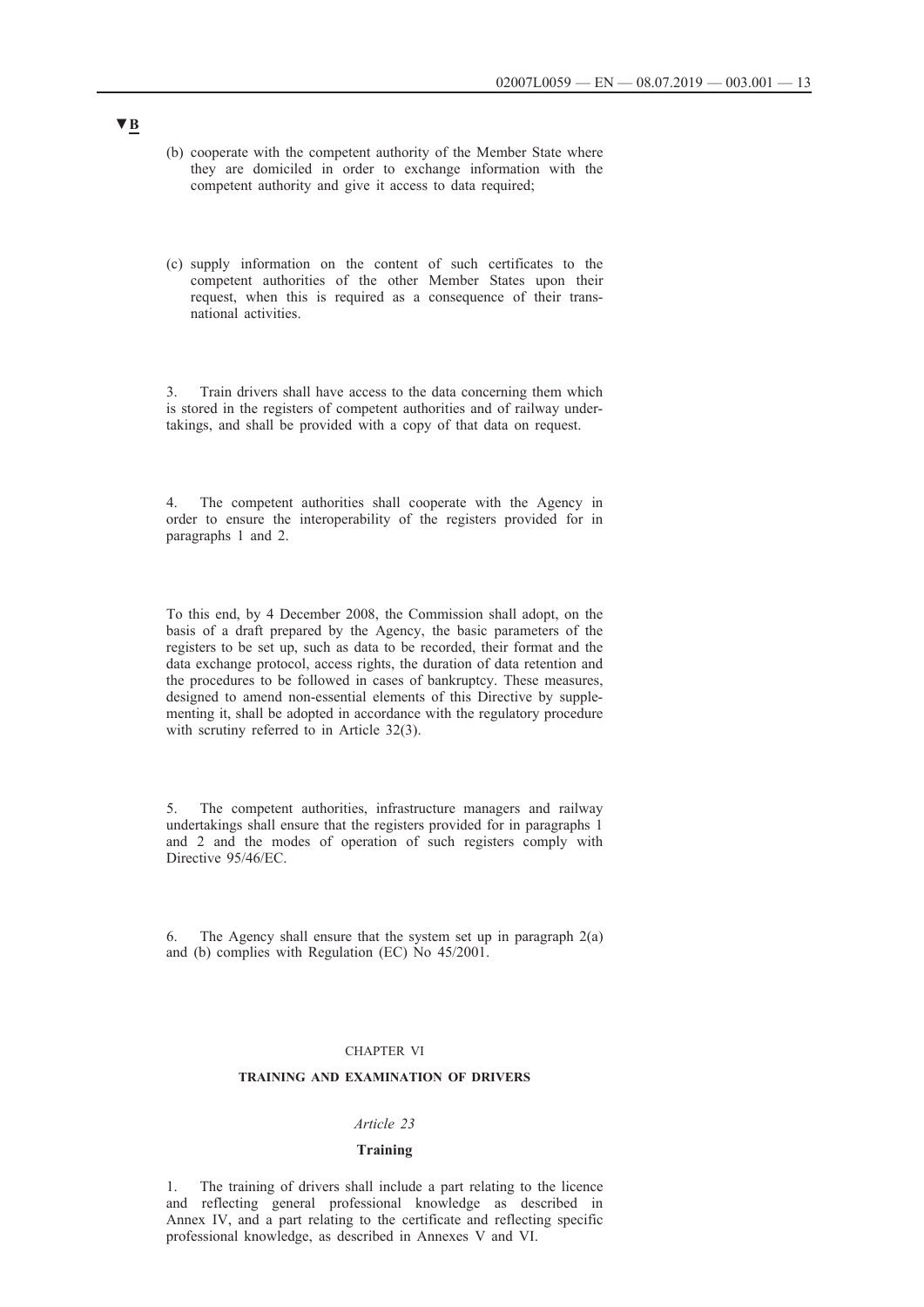2. The training method shall satisfy the criteria laid down in Annex III.

The detailed training objectives are defined in Annex IV for the licence, and in Annexes V and VI for the certificate. These detailed training objectives may be supplemented by either:

- (a) the relevant TSIs adopted in accordance with Directive 96/48/EC or Directive 2001/16/EC. In this case, the Commission shall ensure consistency between the TSIs and Annexes IV, V and VI; or
- (b) the criteria proposed by the Agency pursuant to Article 17 of Regulation (EC) No 881/2004. These criteria, designed to amend nonessential elements of this Directive by supplementing it, shall be adopted in accordance with the regulatory procedure with scrutiny referred to in Article 32(3).

4. Pursuant to Article 13 of Directive 2004/49/EC, Member States shall take steps to ensure that candidate drivers have fair and nondiscriminatory access to the training needed to fulfil the conditions for obtaining the licence and the certificate.

5. Training tasks relating to general professional knowledge as provided for in Article 11(4), linguistic knowledge as provided for in Article 12 and professional knowledge relating to rolling stock as provided for in Article 13(1) shall be performed by persons or bodies accredited or recognised in accordance with Article 20.

6. Training tasks relating to infrastructure knowledge as provided for in Article 13(2), including route knowledge and operating rules and procedures, shall be performed by persons or bodies accredited or recognised by the Member State where the infrastructure is located.

7. With regard to licences, the general system for the recognition of professional qualifications established by Directive 2005/36/EC shall continue to apply to the recognition of the professional qualifications of drivers who are nationals of a Member State and have obtained their training certificate in a third country.

8. A process of continuous training shall be set up in order to ensure that staff competences are maintained, in accordance with point  $2(e)$  of Annex III to Directive 2004/49/EC.

## *Article 24*

### **Cost of training**

1. Member States shall ensure that the necessary measures are taken in order to ensure that investments made by a railway undertaking or an infrastructure manager for the training of a driver do not unduly benefit another railway undertaking or infrastructure manager in the case where that driver voluntarily leaves the former for the latter railway undertaking or infrastructure manager.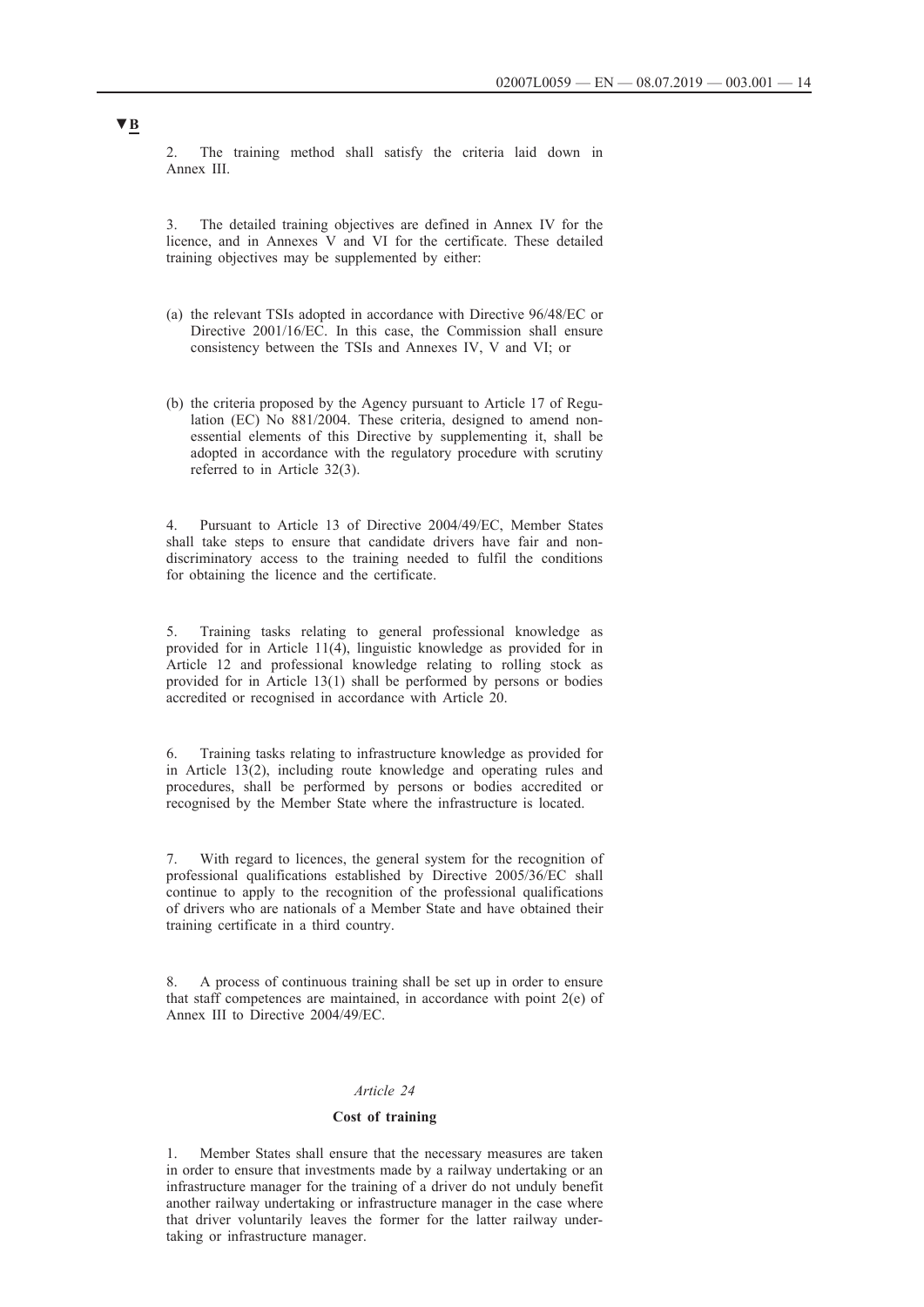2. Particular attention shall be paid to the implementation of this Article in the report provided for in Article 33, in particular as regards point (f) thereof.

### *Article 25*

## **Examinations**

1. The examinations and examiners intended for the purpose of checking the requisite qualifications shall be determined:

- (a) for the part relating to the licence: by the competent authority when laying down the procedure to be followed to obtain a licence in accordance with Article 14(1);
- (b) for the part relating to the certificate: by the railway undertaking or the infrastructure manager when laying down the procedure to be followed to obtain a certificate in accordance with Article 15.

2. The examinations referred to in paragraph 1 shall be overseen by competent examiners, accredited or recognised in accordance with Article 20, and shall be organised in such a way as to avoid any conflict of interest.

3. Infrastructure knowledge evaluation, including route knowledge and operation rules, shall be performed by persons or bodies accredited or recognised by the Member State where the infrastructure is located.

4. The examinations referred to in paragraph 1 shall be organised in such a way that any conflict of interests is avoided, without prejudice to the possibility that the examiner may belong to the railway undertaking or infrastructure manager issuing the certificate.

5. The choice of examiners and examinations may be subject to Community criteria established on the basis of a draft prepared by the Agency. These measures, designed to amend non-essential elements of this Directive by supplementing it, shall be adopted in accordance with the regulatory procedure with scrutiny referred to in Article 32(3). On imperative grounds of urgency, the Commission may have recourse to the urgency procedure referred to in Article 32(4).

In the absence of such Community criteria, the competent authorities shall establish national criteria.

6. There shall be theoretical and practical examinations at the end of the training course. Driving ability shall be assessed during driving tests on the network. Simulators may also be used for examining the application of operational rules and driver performance in particularly difficult situations.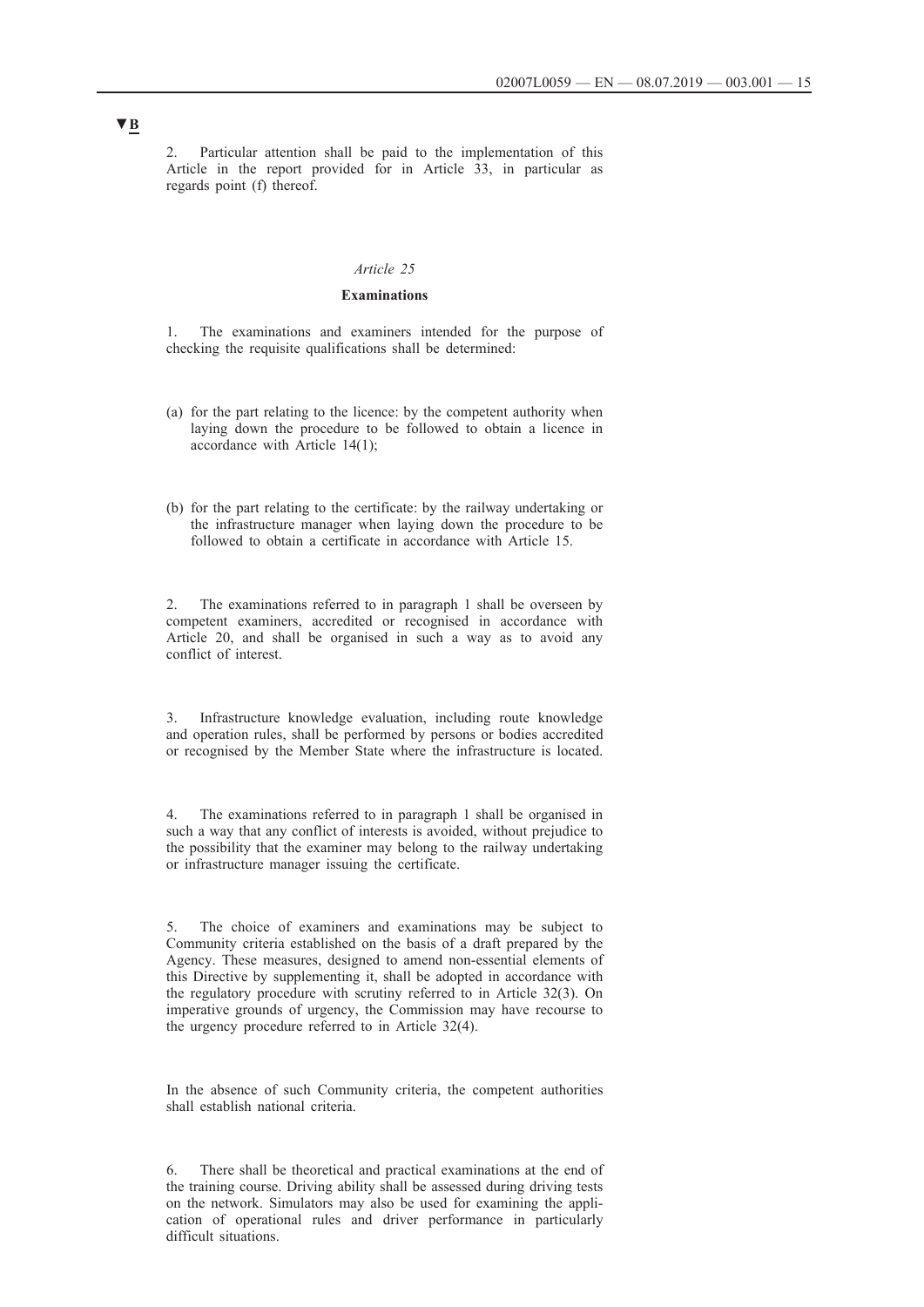#### CHAPTER VII

### **ASSESSMENT**

#### *Article 26*

### **Quality standards**

The competent authorities shall ensure that all activities associated with training, the assessment of skills and the updating of licences and certificates are the subject of continuous monitoring under a quality standards system. This shall not apply to activities already covered by the safety management systems put in place by railway undertakings and infrastructure managers in accordance Directive 2004/49/EC.

#### *Article 27*

### **Independent assessment**

1. An independent assessment of the procedures for the acquisition and assessment of professional knowledge and competences, and of the system for the issuing of licences and certificates, shall be carried out in each Member State at intervals of not more than five years. This shall not apply to activities already covered by the safety management systems put in place by railway undertakings and infrastructure managers in accordance with Directive 2004/49/EC. The assessment shall be carried out by qualified persons who are not themselves involved in the activities concerned.

2. The results of these independent assessments shall be duly documented and brought to the attention of the competent authorities concerned. If necessary, Member States shall take appropriate measures to remedy any shortcomings brought to light by the independent assessment.

#### CHAPTER VIII

### **OTHER CREW MEMBERS**

## *Article 28*

#### **Report on other crew members**

1. The Agency shall, in a report to be presented by 4 June 2009, and taking into account the TSI on operation and traffic management developed under Directives 96/48/EC and 2001/16/EC, identify the profile and tasks of other crew members performing safety-critical tasks whose professional qualifications accordingly contribute to railway safety which should be regulated at Community level by means of a system of licences and/or certificates which may be similar to the system established by this Directive.

2. On the basis of this report the Commission shall, by 4 June 2010, present a report and, if appropriate, bring forward a legislative proposal on a certification system for the other crew members referred to in paragraph 1.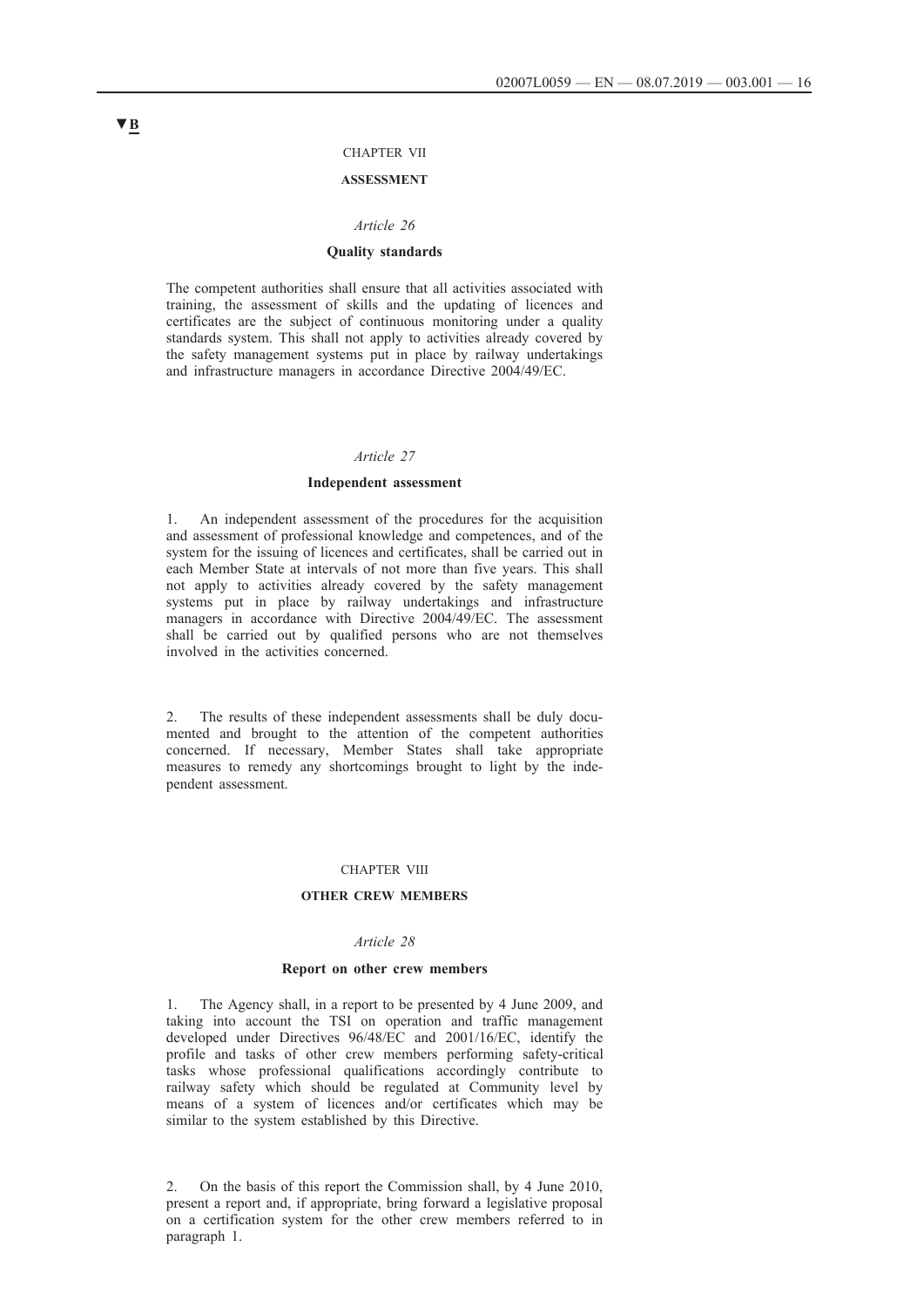### CHAPTER IX

#### **CONTROLS AND PENALTIES**

#### *Article 29*

#### **Controls by the competent authority**

1. The competent authority may at any time take steps to verify, on board trains operating in its area of jurisdiction, that the train driver is in possession of the documents issued pursuant to this Directive.

2. Notwithstanding verification as provided for in paragraph 1, in the event of negligence at the workplace the competent authority may verify if the driver in question complies with the requirements set out in Article 13.

3. The competent authority may carry out enquiries regarding compliance with this Directive by drivers, railway undertakings, infrastructure managers, examiners and training centres pursuing their activities in its area of jurisdiction.

4. If the competent authority finds that a driver no longer satisfies one or more required conditions, it shall take the following measures:

- (a) if it concerns a licence issued by the competent authority, the competent authority shall suspend the licence. The suspension shall be temporary or permanent depending on the scale of the problems created for rail safety. It shall immediately inform the driver concerned and his employer of its reasoned decision, without prejudice to the right of review provided for in Article 21. It shall indicate the procedure to be followed for recovering the licence;
- (b) if it concerns a licence issued by a competent authority in another Member State, the competent authority shall approach that authority and provide a reasoned request either that a further inspection be carried out or that the licence be suspended. The requesting competent authority shall inform the Commission and the other competent authorities of its request. The authority that issued the licence in question shall examine the request within four weeks and notify the other authority of its decision. The authority that issued the licence shall also inform the Commission and the other competent authorities of the decision. Any competent authority may prohibit train drivers from operating in its area of jurisdiction pending notification of the issuing authority's decision;
- (c) if it concerns a certificate, the competent authority shall approach the issuing body and request either that a further inspection be carried out or that the certificate be suspended. The issuing body shall take appropriate measures and report back to the competent authority within a period of four weeks. The competent authority may prohibit train drivers from operating in its area of jurisdiction pending the report of the issuing body, and shall inform the Commission and the other competent authorities thereof.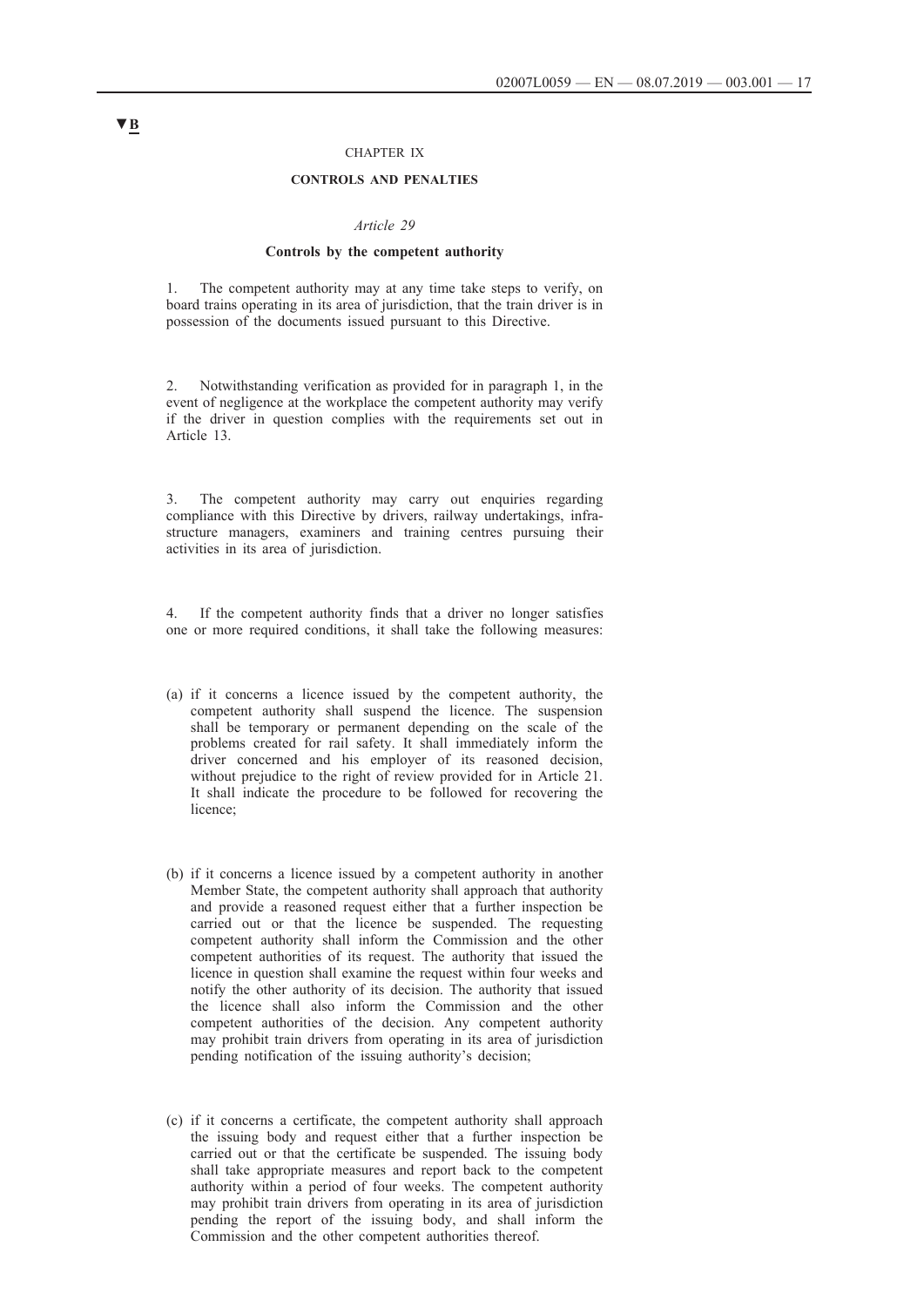At all events, if the competent authority considers that a particular driver creates a serious threat to the safety of the railways, it shall immediately take the necessary action, such as asking the infrastructure manager to stop the train and prohibiting the driver from operating in its area of jurisdiction for as long as necessary. It shall inform the Commission and the other competent authorities of any such decision.

In all cases the competent authority, or the body designated for this, shall update the register provided for in Article 22.

5. If a competent authority considers that a decision taken by a competent authority in another Member State pursuant to paragraph 4 fails to comply with the relevant criteria, the matter shall be referred to the Commission which shall deliver its opinion within three months. If necessary, corrective measures shall be proposed to the Member State concerned. In the event of disagreement or dispute, the matter shall be referred to the Committee referred to in Article 32(1), and the Commission shall take whatever measures are necessary in accordance with the regulatory procedure referred to in Article 32(2). A Member State may maintain a prohibition on a driver driving on its territory in accordance with paragraph 4 until the matter is concluded in accordance with this paragraph.

### *Article 30*

### **Penalties**

Without prejudice to any other penalties or procedures established by this Directive, the Member States shall lay down rules on penalties applicable to infringements of the national provisions adopted pursuant to this Directive and shall take all measures necessary to ensure that they are implemented. The penalties provided for shall be effective, proportionate, non-discriminatory and dissuasive. The Member States shall notify the Commission of those provisions by the date specified in the first subparagraph of Article  $36(1)$  at the latest and shall notify it without delay of any subsequent amendment affecting them.

### CHAPTER X

### **FINAL PROVISIONS**

### *Article 31*

#### **Adaptation of the Annexes**

Measures designed to amend non-essential elements of this Directive by adapting the Annexes to scientific and technical progress shall be adopted in accordance with the regulatory procedure with scrutiny referred to in Article 32(3). On imperative grounds of urgency, the Commission may have recourse to the urgency procedure referred to in Article 32(4).

2. Where the adaptations concern health and safety conditions, or professional competences, the Commission shall ensure that the social partners are consulted prior to their preparation.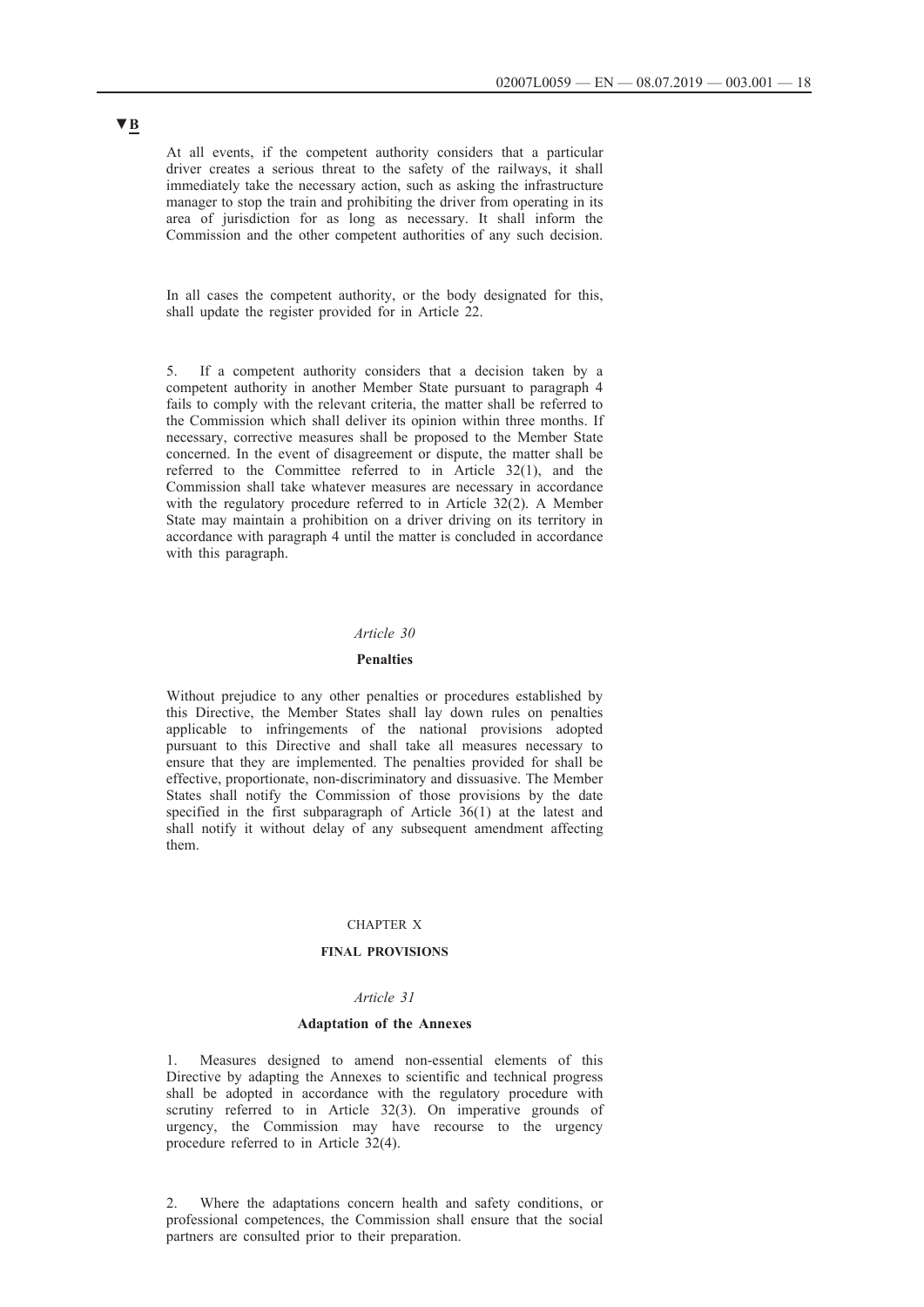### *Article 32*

## **Committee**

1. The Commission shall be assisted by the Committee set up by Article 21 of Directive 96/48/EC.

2. Where reference is made to this paragraph, Articles 5 and 7 of Decision 1999/468/EC shall apply, having regard to the provisions of Article 8 thereof.

The period laid down in Article 5(6) of Decision 1999/468/EC shall be set at three months.

3. Where reference is made to this paragraph, Article 5a(1) to (4), and Article 7 of Decision 1999/468/EC shall apply, having regard to the provisions of Article 8 thereof.

4. Where reference is made to this paragraph, Article 5a(1), (2), (4) and (6), and Article 7 of Decision 1999/468/EC shall apply, having regard to the provisions of Article 8 thereof.

### *Article 33*

## **Report**

The Agency shall evaluate the development of the certification of train drivers in accordance with this Directive. It shall submit to the Commission, not later than four years following the adoption of the basic parameters of the registers provided for in Article 22(4), a report containing, where appropriate, improvements to be made to the system as regards:

- (a) the procedures for issuing licences and certificates;
- (b) the accreditation of training centres and examiners;
- (c) the quality system put in place by the competent authorities;
- (d) the mutual recognition of certificates;
- (e) the adequacy of the training requirements specified in Annexes IV, V and VI in relation to the market structure and the categories mentioned in Article 4(2)(a);
- (f) the interconnection of registers and mobility in the employment market.

Furthermore, in this report the Agency may, if appropriate, recommend measures regarding the theoretical and practical examination of the professional knowledge of applicants for the harmonised certificate for rolling stock and relevant infrastructure.

The Commission shall take appropriate measures on the basis of these recommendations and shall propose, if necessary, changes to this **Directive**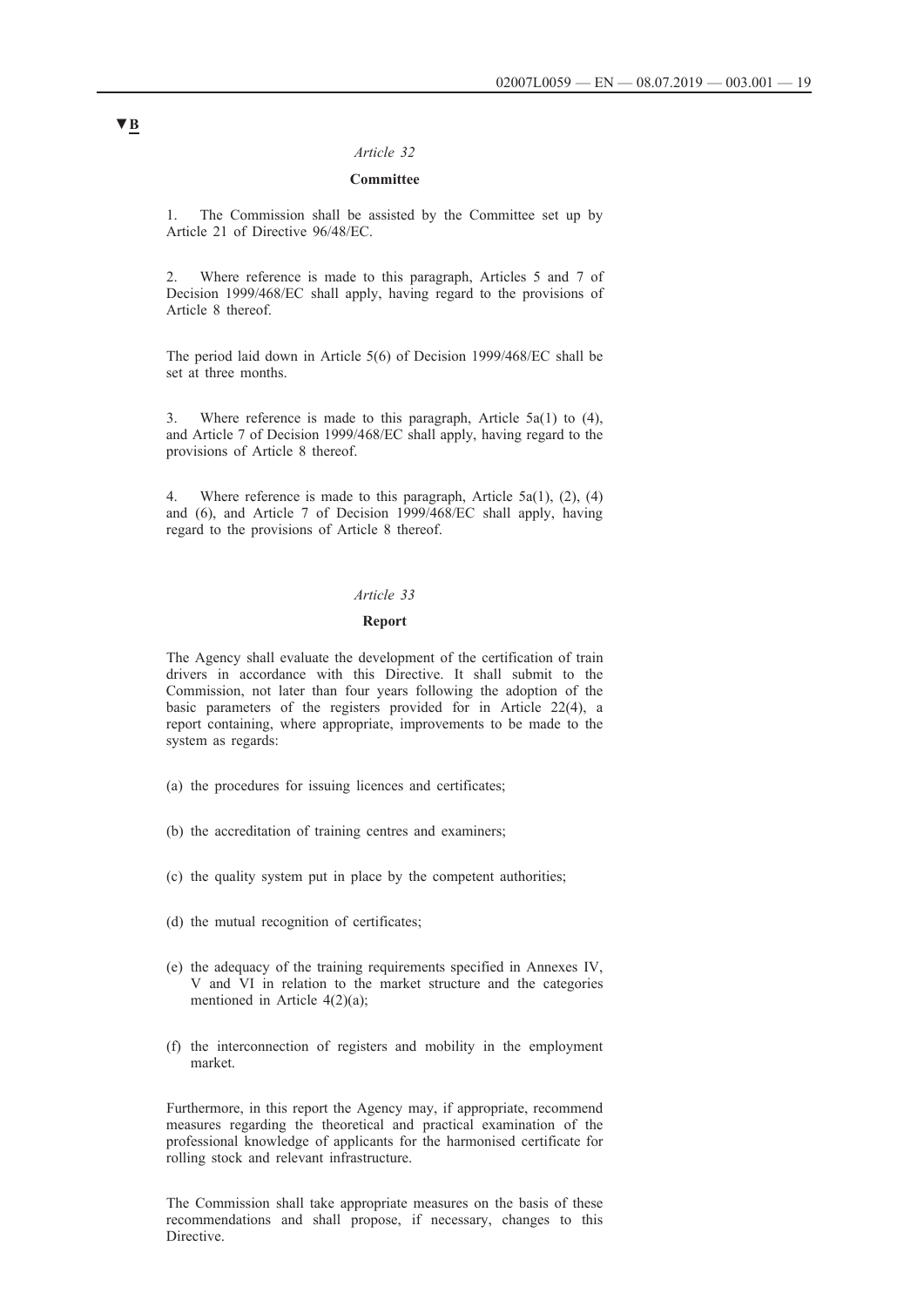## *Article 34*

## **Use of smartcards**

By 4 December 2012, the Agency shall examine the possibility of using a smartcard combining the licence and certificates provided for in Article 4, and shall prepare a cost/benefit analysis thereof.

Measures designed to amend non-essential elements of this Directive and relating to the technical and operating specifications for such a smartcard shall be adopted on the basis of a draft prepared by the Agency and in accordance with the regulatory procedure with scrutiny referred to in Article 32(3).

If the implementation of the smartcard does not entail any modification to this Directive or the Annexes hereto, the specifications of the smartcard shall be adopted in accordance with the regulatory procedure referred to in Article 32(2).

#### *Article 35*

## **Cooperation**

Member States shall assist one another in the implementation of this Directive. Competent authorities shall cooperate during this phase of implementation.

The Agency shall assist this cooperation and organise appropriate meetings with representatives of the competent authorities.

#### *Article 36*

#### **Implementation**

1. Member States shall bring into force the laws, regulations and administrative provisions necessary to comply with this Directive before 4 December 2009. They shall forthwith inform the Commission thereof.

When Member States adopt those measures, they shall contain a reference to this Directive or shall be accompanied by such reference on the occasion of their official publication. The methods of making such reference shall be laid down by Member States.

2. Member States shall communicate to the Commission the text of the main provisions of national law which they adopt in the field covered by this Directive. The Commission shall inform the other Member States thereof.

The obligations for transposition and implementation of this Directive shall not apply to Cyprus and Malta as long as no railway system is established within their territory.

#### *Article 37*

#### **Gradual phasing-in and transition periods**

This Directive shall be phased in gradually as indicated below.

1. The registers provided for in Article 22 shall be set up within two years of the adoption of the basic parameters of the registers provided for in Article 22(4).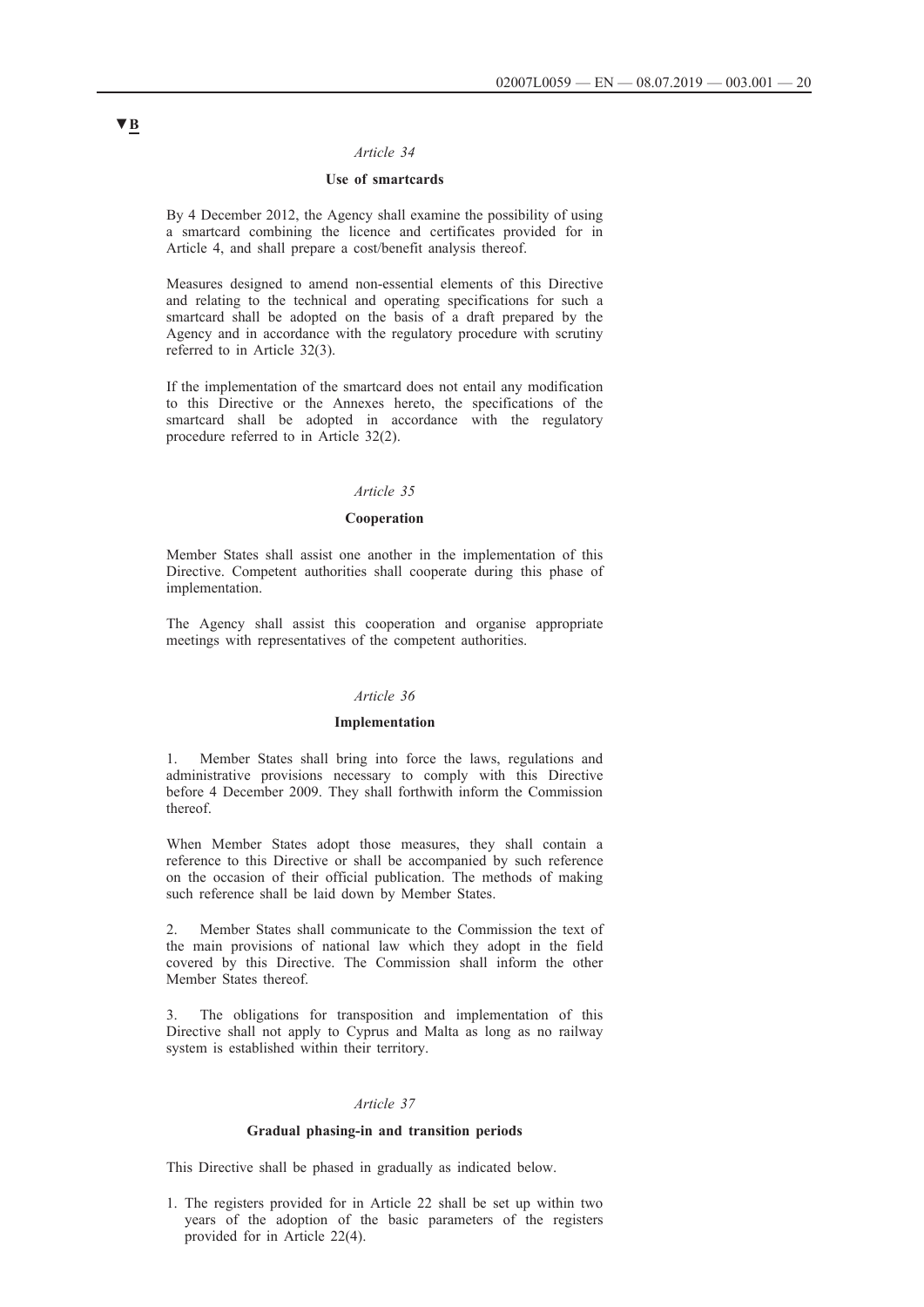2. (a) Within two years of the adoption of the basic parameters of the registers provided for in Article 22(4), certificates or licences shall be issued in accordance with this Directive to drivers performing cross-border services, cabotage services or freight services in another Member State, or work in at least two Member States, without prejudice to the provisions of point 3.

From that same date, all train drivers performing the services listed above, including those not yet licensed or certified in accordance with this Directive, shall comply with the periodic checks provided for in Article 16.

- (b) Within two years of the setting-up of the registers provided for in point 1, all new licences and certificates shall be issued in accordance with this Directive, without prejudice to the provisions of point 3.
- (c) Within seven years of the setting-up of the registers provided for in point 1, all drivers shall hold licences and certificates in conformity with this Directive. The issuing bodies shall take into account all professional competencies already acquired by each driver in such a way that this requirement does not generate unnecessary administrative and financial burdens. Entitlements to drive previously granted to drivers shall be safeguarded, as far as possible. The issuing bodies may nevertheless decide, for individual drivers or for groups of drivers, as appropriate, that additional examinations and/or training are necessary in order to obtain licences and/or certificates under this Directive.
- 3. Drivers authorised to drive in accordance with the provisions which applied prior to the application of point  $2(a)$  or (b) may continue to pursue their professional activities on the basis of their entitlements, and without applying the provisions of this Directive, for up to seven years from the setting-up of the registers provided for in point 1.

In the case of apprentices who started an approved education and training programme or an approved training course prior to the application of point  $2(a)$  or  $(b)$ , Member States may certify these apprentices in accordance with existing national provisions.

For drivers and apprentices referred to in this point, the competent authority or authorities involved may, in exceptional cases, grant exemptions from the medical requirements laid down in Annex II. The validity of any licence issued with such exemption shall be limited to the territory of the Member States concerned.

4. Competent authorities, railway undertakings and infrastructure managers shall ensure the gradual application of periodic checks corresponding to those provided for by Article 16 to drivers who do not hold licences and certificates in conformity with this Directive.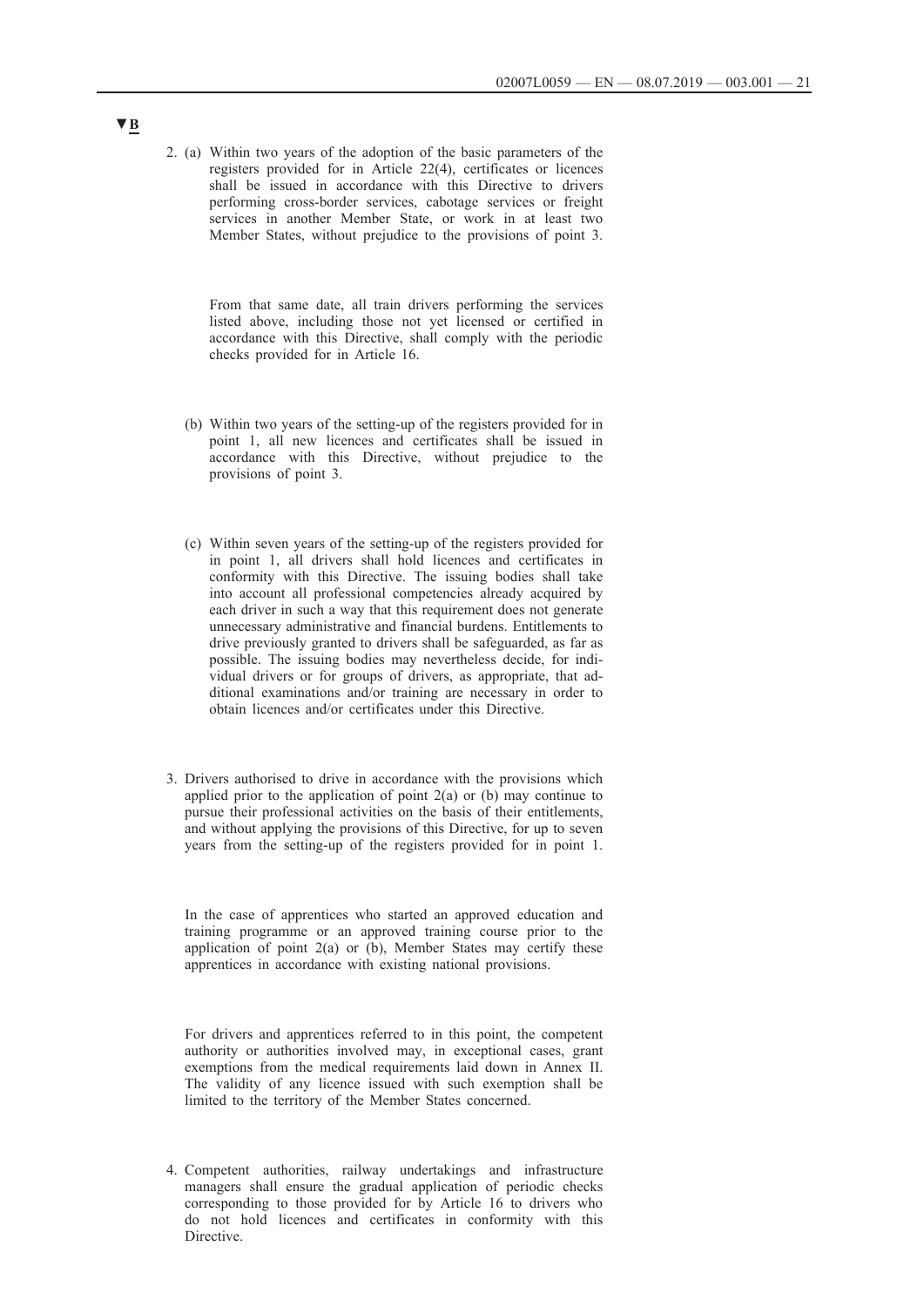5. Where a Member State so requests, the Commission shall ask the Agency, in consultation with that Member State, to carry out a cost/ benefit analysis of the application of the provisions of this Directive to train drivers operating exclusively on the territory of that Member State. The cost/benefit analysis shall cover a period of 10 years. This cost/benefit analysis shall be submitted to the Commission within two years of the setting-up of the registers provided for in point 1.

If this cost/benefit analysis shows that the costs of applying the provisions of this Directive to such train drivers outweigh the benefits, the Commission shall, in accordance with the regulatory procedure referred to in Article 32(2), adopt a decision within six months following the submission of the results of this cost/benefit analysis. The decision may be that the provisions of point 2(b) and (c) of this Article do not have to be applied to such train drivers for a period of up to 10 years on the territory of the Member State concerned.

No later than 24 months prior to the expiry of this temporary exemption period, the Commission, taking into account relevant developments in the railway sector in the Member State concerned, may, in accordance with the regulatory procedure referred to in Article 32(2), request the Agency to carry out another cost/benefit analysis, to be submitted to the Commission no later than 12 months prior to the expiry of this temporary exemption period. The Commission shall take a decision in accordance with the procedure described in the second subparagraph of this point.

#### *Article 38*

## **Entry into force**

This Directive shall enter in force on the day following its publication in the *Official Journal of the European Union*.

### *Article 39*

This Directive is addressed to the Member States.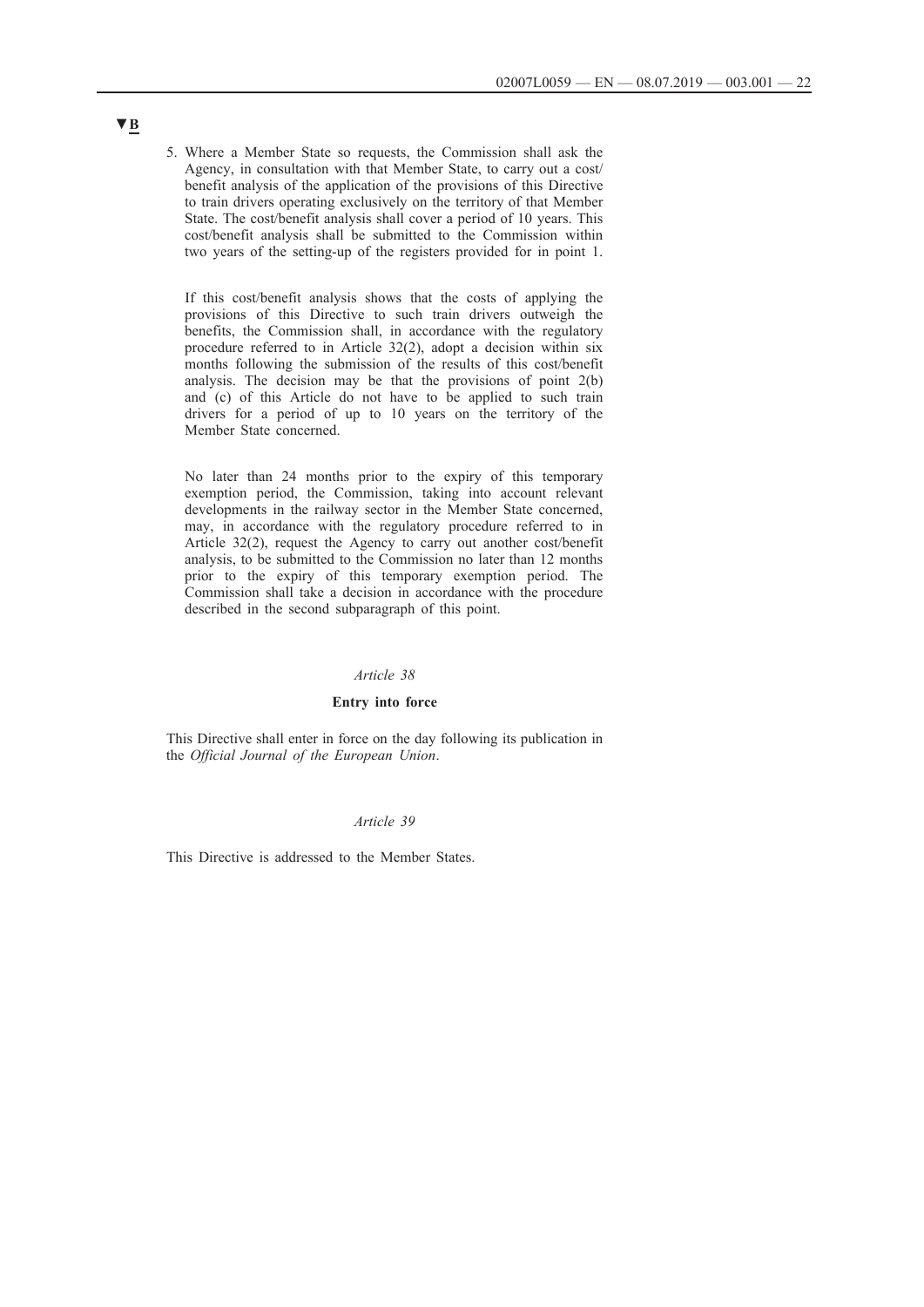#### *ANNEX I*

#### **COMMUNITY MODEL LICENCE AND HARMONISED COMPLE-MENTARY CERTIFICATE**

### 1. CHARACTERISTICS OF THE LICENCE

The physical characteristics of the train driver's licence must be in conformity with ISO standards 7810 and 7816-1.

The card must be made of polycarbonate.

The methods for verifying the characteristics of the driving licences to ensure that they are consistent with international standards must comply with ISO standard 10373.

2. CONTENTS OF THE LICENCE

The front of the licence must contain:

- (a) the words 'Train driver's licence' printed in large type in the language or languages of the Member State issuing the licence;
- (b) the name of the Member State issuing the licence;
- (c) the distinguishing sign of the Member State issuing the licence in accordance with the country's ISO 3166 code, printed in negative in a blue rectangle and encircled by 12 yellow stars;
- (d) information specific to the licence issued, numbered as follows:
	- (i) the surname of the holder;
	- (ii) other name(s) of the holder;
	- (iii) the date and place of birth of the holder;
	- $(iv)$  the date of issue of the licence,
		- the date of expiry of the licence,
		- the name of the issuing authority,
		- the reference number assigned to the employee by the employer (optional);
	- (v) the number of the licence giving access to data in the national register;
	- (vi) a photograph of the holder;
	- (vii) the signature of the holder;
	- (viii) the permanent place of residence or postal address of the holder (optional);
- (e) the words 'European Communities model' in the language or languages of the Member State issuing the licence and the words 'Train driving licence' in the other languages of the Community, printed in yellow to form the background of the licence;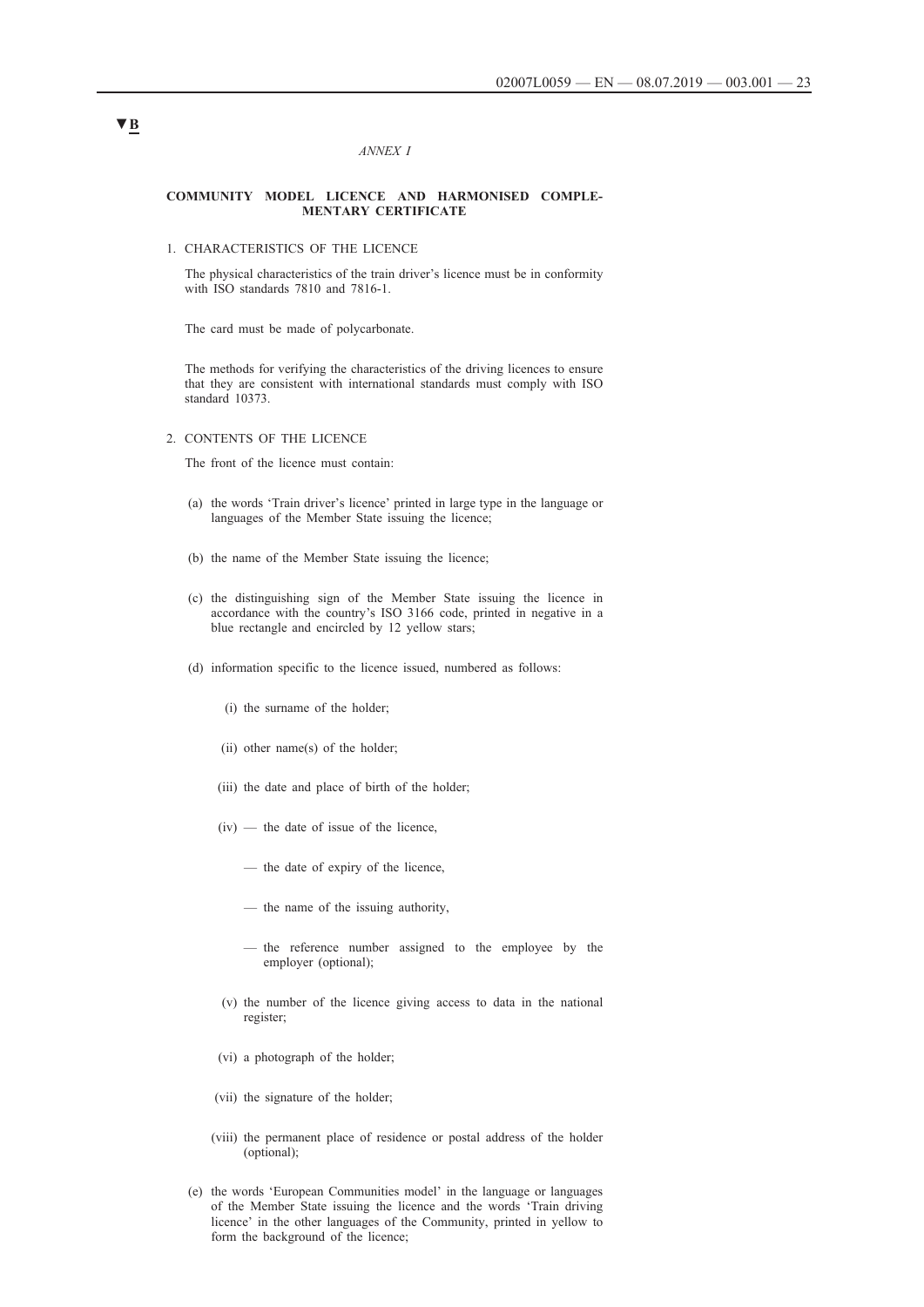- (f) the reference colours:
	- blue: Pantone Reflex blue,
	- yellow: Pantone yellow;
- (g) additional information, or medical restrictions for use imposed by a competent authority in accordance with Annex II, in code form.

The codes shall be decided by the Commission, in accordance with the regulatory procedure referred to in Article 32(2) and on the basis of a recommendation from the Agency.

3. CERTIFICATE

The certificate must contain:

- (a) the surname of the holder;
- (b) other name(s) of the holder;
- (c) the date and place of birth of the holder;
- (d) the date of issue of the certificate,
	- the date of expiry of the certificate,
	- the name of the issuing authority,
	- the reference number assigned to the employee by the employer (optional);
- (e) the number of the licence giving access to data in the national register;
- (f) a photograph of the holder;
- (g) the signature of the holder;
- (h) the permanent place of residence or postal address of the holder (optional);
- (i) the name and address of the railway undertaking or infrastructure manager for which the driver is authorised to drive trains;
- (j) the category in which the holder is entitled to drive;
- (k) the type or types of rolling stock which the holder is authorised to drive;
- (l) the infrastructures on which the holder is authorised to drive;
- (m) any additional information or restrictions;
- (n) language skills.

#### 4. MINIMUM DATA CONTAINED IN NATIONAL REGISTERS

(a) Data relating to the licence:

All data appearing on the licence plus data relating to checking requirements set out in Article 11 and 16.

(b) Data relating to the certificate:

All data appearing on the certificate plus data relating to checking requirements set out in Articles 12, 13 and 16.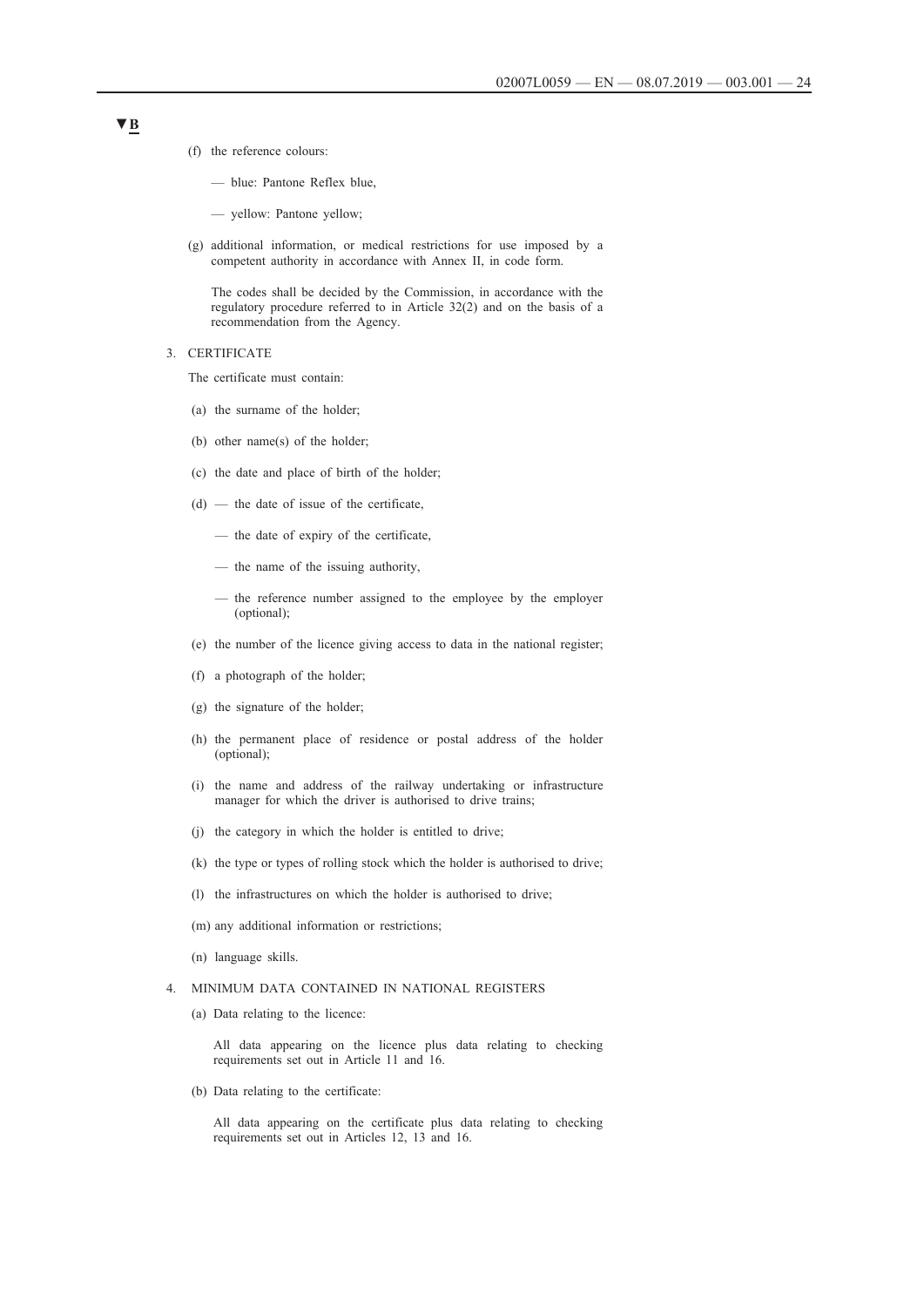#### *ANNEX II*

## **MEDICAL REQUIREMENTS**

- 1. GENERAL REQUIREMENTS
- 1.1. Drivers must not be suffering from any medical conditions or be taking any medication, drugs or substances which are likely to cause:
	- a sudden loss of consciousness,
	- a reduction in attention or concentration,
	- sudden incapacity,
	- a loss of balance or coordination,
	- significant limitation of mobility.
- 1.2. Vision

The following requirements as regards vision must be complied with:

- aided or unaided distance visual acuity: 1,0; minimum of 0,5 for the worse eye,
- maximum corrective lenses: hypermetropia + 5/myopia -8. Derogations are authorised in exceptional cases and after having obtained the opinion of an eye specialist. The medical doctor then takes the decision,
- near and intermediate vision: sufficient, whether aided or unaided,
- contact lenses and glasses are authorised when periodically checked by a specialist,
- normal colour vision: use of a recognised test, such as Ishihara, as well as another recognised test if required,
- field of vision: full,

#### **▼M1**

— vision for both eyes: effective,

#### **▼B**

- binocular vision: effective,
- recognition of colour signals: the test shall be based on recognition of single colours and not on relative differences,
- sensitivity to contrasts: good,
- no progressive eye diseases,
- lens implants, keratotomies and keratectomies are allowed only on condition that they are checked on a yearly basis or at intervals set by the medical doctor,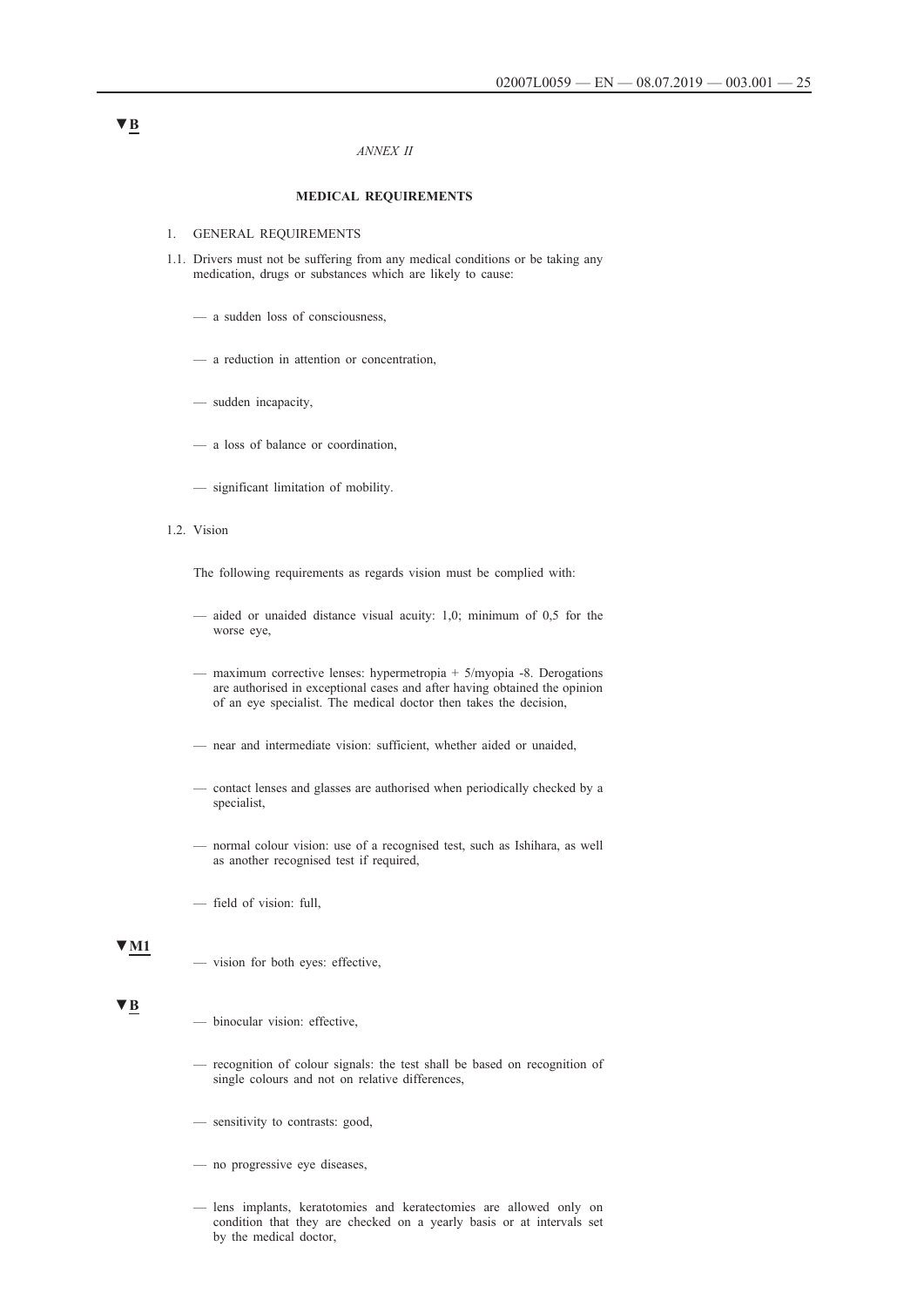- ability to withstand dazzle,
- coloured contact lenses and photochromatic lenses are not allowed. UV filter lenses are allowed.
- 1.3. Hearing and speaking requirements

Sufficient hearing confirmed by an audiogram, i.e.:

— hearing good enough to hold a phone conversation and to be able to hear warning sounds and radio messages.

The following values should be taken as guidelines:

- the hearing deficiency must not be higher than 40 dB at 500 and 1 000 Hz,
- the hearing deficiency must not be higher than 45 dB at 2 000 Hz for the ear with the worst air conduction of sound,
- no anomaly of the vestibular system,
- no chronic speech disorder (given the necessity to exchange messages loudly and clearly),
- the use of hearing aids is allowed in special cases.

#### 1.4. Pregnancy

In the event of poor tolerance or a pathological condition, pregnancy must be considered to be a reason for the temporary exclusion of drivers. Legal provisions protecting pregnant drivers must be applied.

- 2. MINIMUM CONTENT OF THE EXAMINATION BEFORE APPOINTMENT
- 2.1. Medical examinations:
	- a general medical examination,
	- examinations of sensory functions (vision, hearing, colour perception),
	- blood or urine tests, testing among others for diabetes mellitus, insofar as they are necessary to judge the candidate's physical aptitude,
	- an Electro-Cardiogram (ECG) at rest,
	- tests for psychotropic substances such as illicit drugs or psychotropic medication and the abuse of alcohol calling into question the fitness for the job,
	- cognitive: attention and concentration; memory; perception; reasoning,
	- communication,
	- psychomotor: reaction time, hand coordination.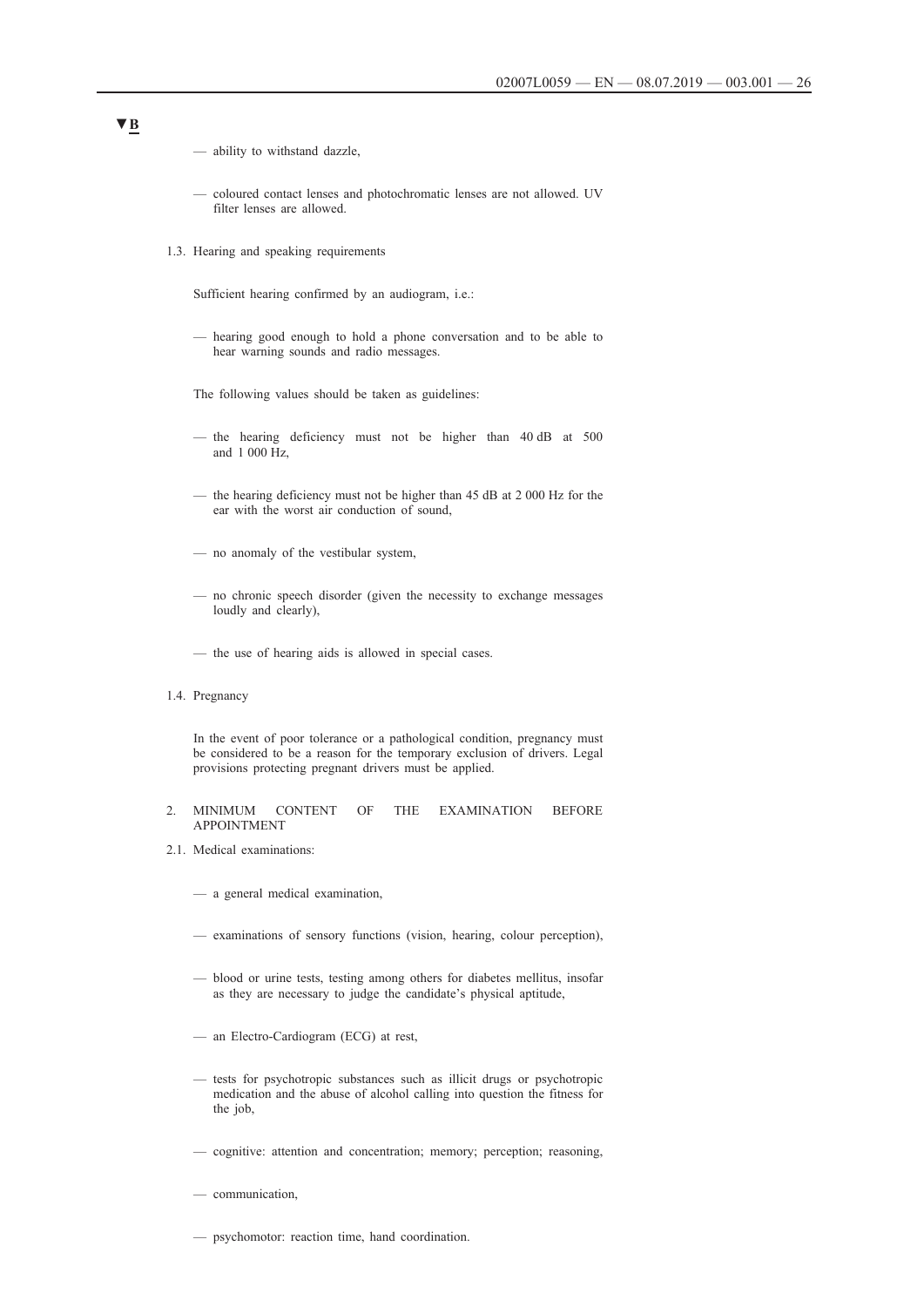#### 2.2. Occupational psychological examinations

The purpose of the occupational psychological examinations is to assist in the appointment and management of staff. In determining the content of the psychological evaluation, the examination must assess that the applicant driver has no established occupational psychological deficiencies, particularly in operational aptitudes or any relevant personality factor, which are likely to interfere with the safe exercise of the duties.

### 3. PERIODIC EXAMINATIONS AFTER APPOINTMENT

3.1. Frequency

Medical examinations (physical fitness) must be taken at least every three years up to the age of 55, thereafter every year.

In addition to this frequency, the medical doctor accredited or recognised under Article 20 must increase the frequency of examinations if the health of the member of staff so requires.

Without prejudice to Article 16(1) an appropriate medical examination must be carried out when there is a reason to doubt that a holder of the licence or certificate no longer fulfils the medical requirements set out in section 1 of Annex II.

Physical fitness must be checked regularly and after any occupational accident or any period of absence following an accident involving persons. The medical doctor accredited or recognised under Article 20 can decide to carry out an additional appropriate medical examination, particularly after a period of at least 30 days' sick leave. The employer must ask the medical doctor accredited or recognised under Article 20 to check the physical fitness of the driver if the employer had to withdraw the driver from service for safety reasons.

3.2. Minimum content of the periodic medical examination

If the driver complies with the criteria required for the examination which is carried out before appointment, the periodic examinations must include as a minimum:

- a general medical examination,
- an examination of sensory functions (vision, hearing, colour perception),
- blood or urine tests to detect diabetes mellitus and other conditions as indicated by the clinical examination,
- tests for drugs where clinically indicated.

In addition, an ECG at rest is also required for train drivers over 40 years of age.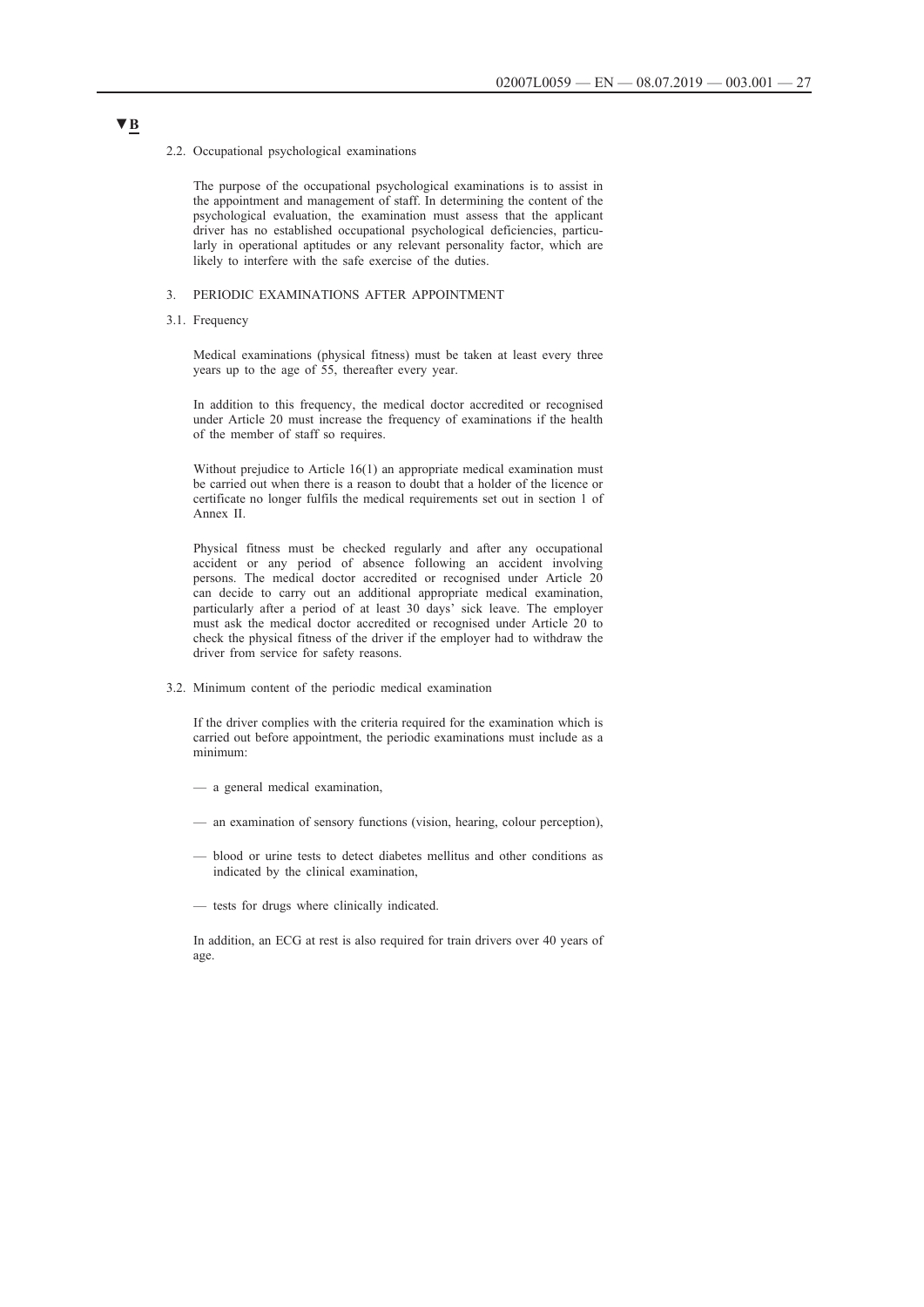### *ANNEX III*

### **TRAINING METHOD**

There must be a good balance between theoretical training (classroom and demonstrations) and practical training (on-the-job experience, driving with supervision and driving without supervision on tracks which are closed off for training purposes).

Computer-aided training must be accepted for individual learning of the operational rules, signalling situations, etc.

The use of simulators, although not obligatory, may be useful for the effective training of drivers; they are particularly useful for training in abnormal working conditions or for rules infrequently applied. They have a particular advantage in their ability to provide learning-by-doing capability for events that cannot be trained in the real world. In principle, simulators of the latest generation must be used.

Concerning the acquisition of route knowledge, the approach to be favoured must be where the train driver accompanies another driver for an appropriate number of journeys along the route, in daylight as well as at night. Videos of the routes as seen from the driver's cab may be used, among other methods, as an alternative training method.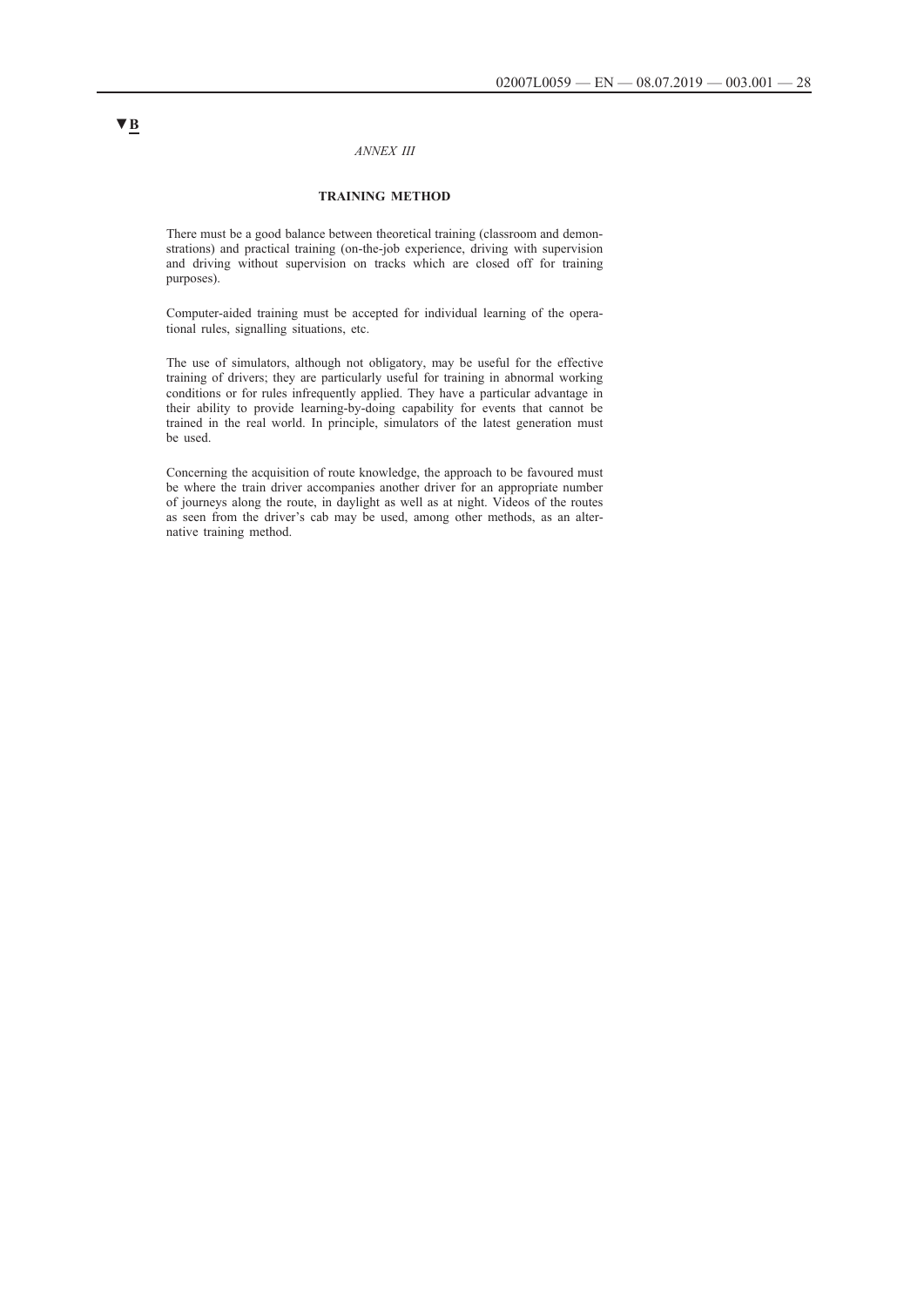#### *ANNEX IV*

#### **GENERAL PROFESSIONAL KNOWLEDGE AND REQUIREMENTS REGARDING THE LICENCE**

The objective of the 'general training' is to provide 'general' competence on all aspects that are relevant to the train driver's profession. The general training in this respect will focus on basic knowledge and principles that are applicable independently of the type and nature of rolling stock or infrastructure. It can be organised without practical exercises.

Competence with regard to specific types of rolling stock or with regard to safety and operating rules and techniques for a particular infrastructure is not part of 'general' competence. Training to provide specific rolling stock or infrastructure competence relates to the train driver's certificate and is specified in Annexes V and VI.

The general training covers subjects (1) to (7) listed below. The order in which they are listed is not an order of priority.

The verbs used in the list indicate the nature of the competence expected to be achieved by the trainee. Their meaning is described in the following table:

| Nature of competence       | Description                                                                                                                 |
|----------------------------|-----------------------------------------------------------------------------------------------------------------------------|
| to know, to describe       | describes the acquisition of knowledge (data,<br>facts) that is needed to understand relationships                          |
| to understand, to identify | describes the identification and memorisation of<br>context, task performance and problem solving<br>in a defined framework |

- (1) A driver's work, the work environment, the driver's role and responsibility in the process of rail operation, the professional and personal demands of the driver's duties
	- (a) to know the general thrust of legislation and rules applicable to rail operation and safety (requirements and procedures regarding the certification of train drivers, dangerous goods, environmental protection, fire protection, etc.),
	- (b) to understand the specific requirements and professional and personal demands (working mainly on one's own, shift work over 24 hour cycle, individual protection and security, reading and updating documents, etc.),
	- (c) to understand behaviours which are compatible with safety-critical responsibilities (medication, alcohol, drugs and other psychoactive substances, illness, stress, fatigue, etc.),
	- (d) to identify the reference and operating documents (e.g. rule book, route book, driver's manual, etc.),

# **▼M1**

(e) to identify the responsibilities and functions of persons involved,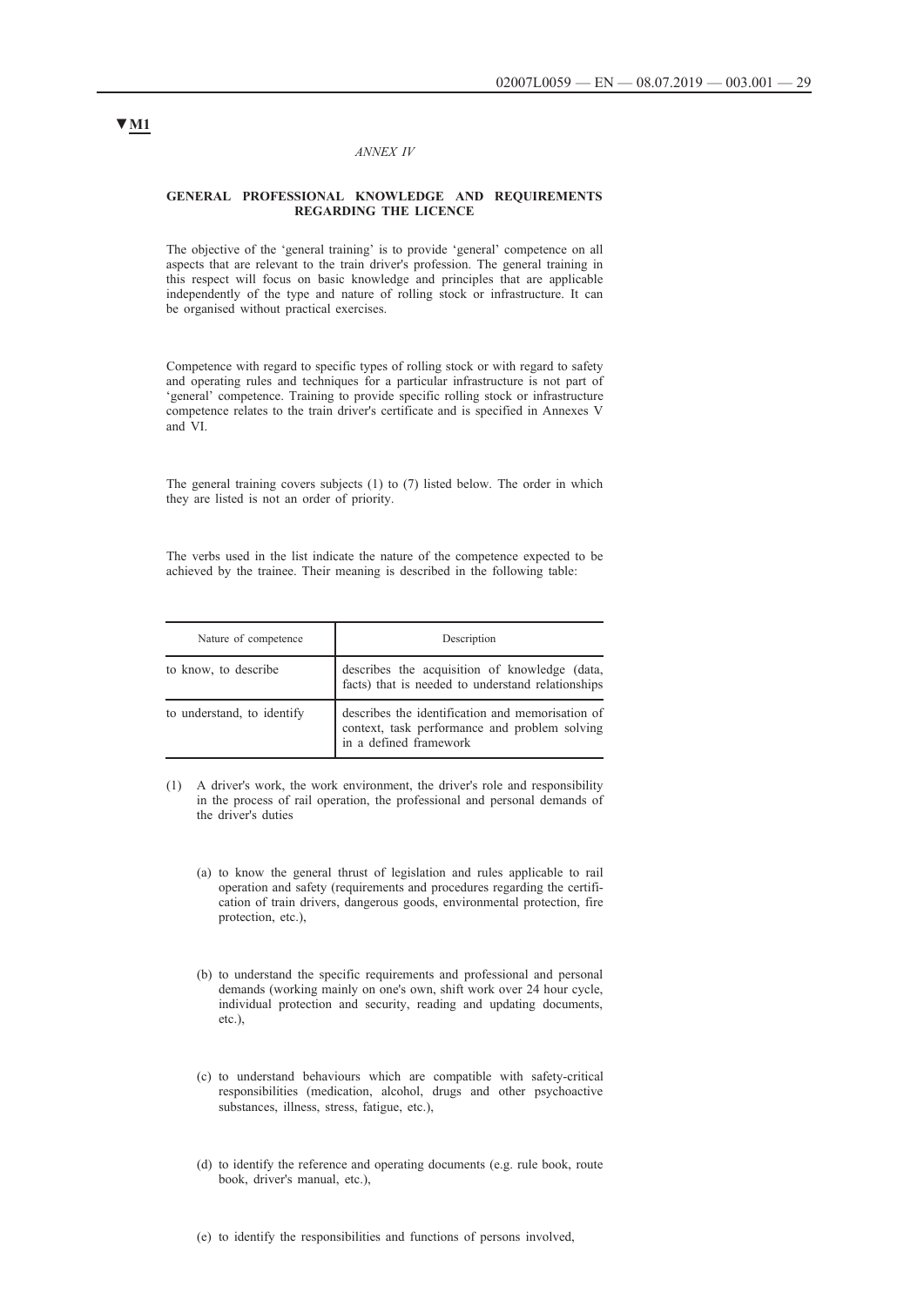- (f) to understand the importance of being precise in carrying out duties and in working methods,
- (g) to understand occupational health and safety (e.g. code of behaviour on and near tracks, code of behaviour for getting on and off the traction unit safely, ergonomics, staff safety rules, personal protective equipment, etc.),
- (h) to know behavioural skills and principles (stress management, extreme situations, etc.)
- (i) to know the principles of environmental protection (sustainable driving, etc.).
- (2) Railway technologies, including safety principles behind operational regulations
	- (a) to know the principles, regulations and provisions regarding safety in rail operation,
	- (b) to identify the responsibilities and functions of persons involved.
- (3) Basic principles of railway infrastructure
	- (a) to know systematic and structural principles and parameters,
	- (b) to know the general characteristics of tracks, stations, marshalling yards,
	- (c) to know railway structures (bridges, tunnels, points, etc.),
	- (d) to know operating modes (single track, double track operation, etc.),
	- (e) to know signalling and train control systems,
	- (f) to know safety installations (hot-axle box detectors, smoke detectors in tunnels, etc.),
	- (g) to know traction power supply (catenary, third rail, etc.).
- (4) Basic principles of operational communication
	- (a) to know the significance of communication and the means and procedures for communicating,
	- (b) to identify persons the driver needs to contact and their role and responsibility (staff of the infrastructure manager, working duties of other train staff, etc.),
	- (c) to identify situations/causes that require communication to be initiated,

(d) to understand communication methods.

# **▼M1**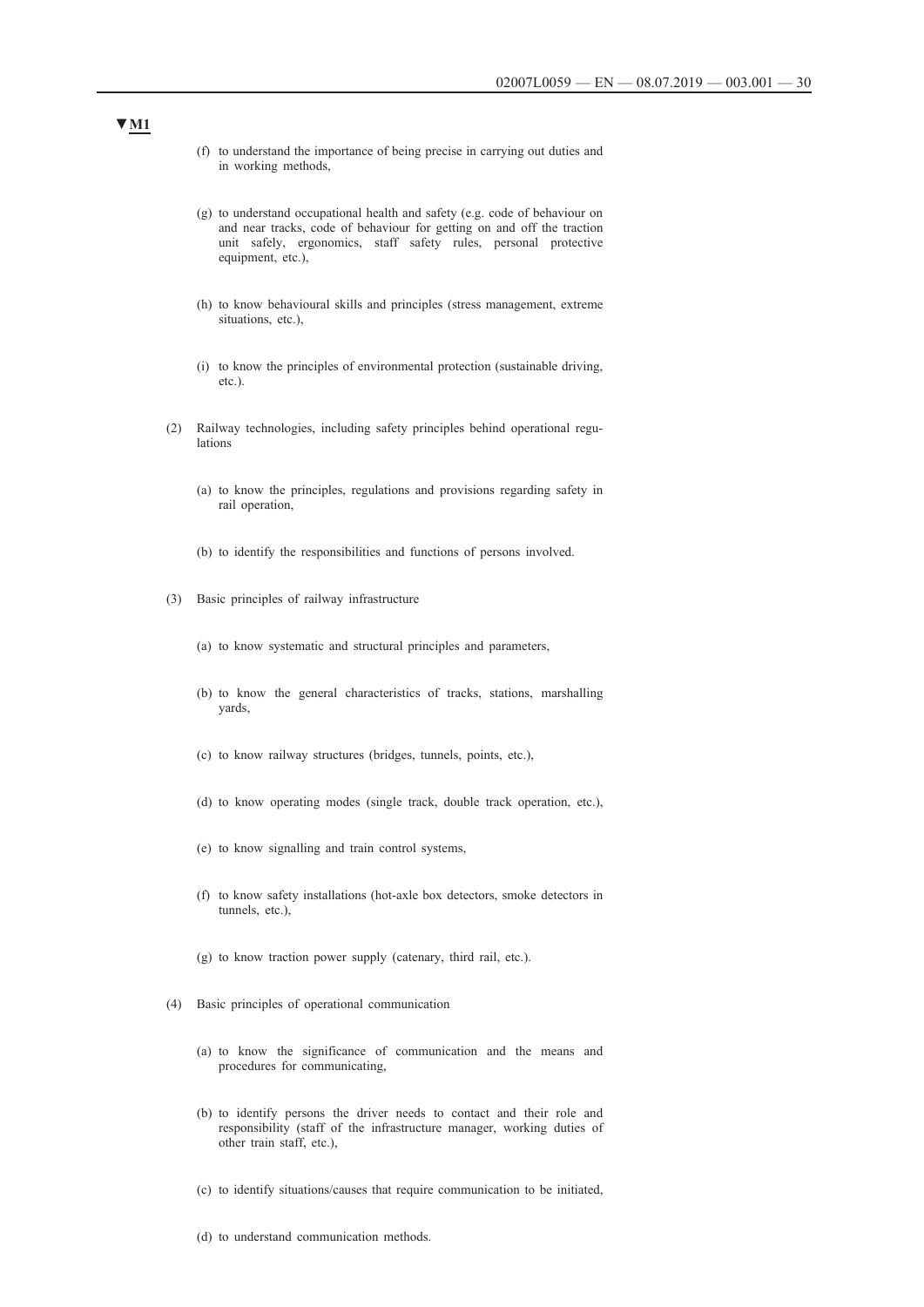- (5) Trains, their composition and the technical requirements for traction units, wagons, coaches and other rolling stock
	- (a) to know the generic types of traction (electric, diesel, steam, etc.),
	- (b) to describe the layout of a vehicle (bogies, bodies, driving cab, protection systems, etc.),
	- (c) to know the content and systems of labelling,
	- (d) to know the documentation on train composition,
	- (e) to understand braking systems and performance calculation,
	- (f) to identify train speed,
	- (g) to identify maximum load and forces at the coupler,
	- (h) to know the operation and purpose of the train management system.
- (6) Hazards involved in railway operations in general
	- (a) to understand the principles governing traffic safety,
	- (b) to know the risks related to railway operation and the various means to be used to mitigate them,
	- (c) to know safety-relevant incidents and understand the required behaviour/reaction,
	- (d) to know the procedures applicable to accidents involving persons (e.g. evacuation).
- (7) Basic principles of physics
	- (a) to understand forces at the wheel,
	- (b) to identify factors influencing accelerating and braking performance (weather conditions, braking equipment, reduced adhesion, sanding, etc.),
	- (c) to understand principles of electricity (circuits, measuring voltage, etc.).

## **▼M1**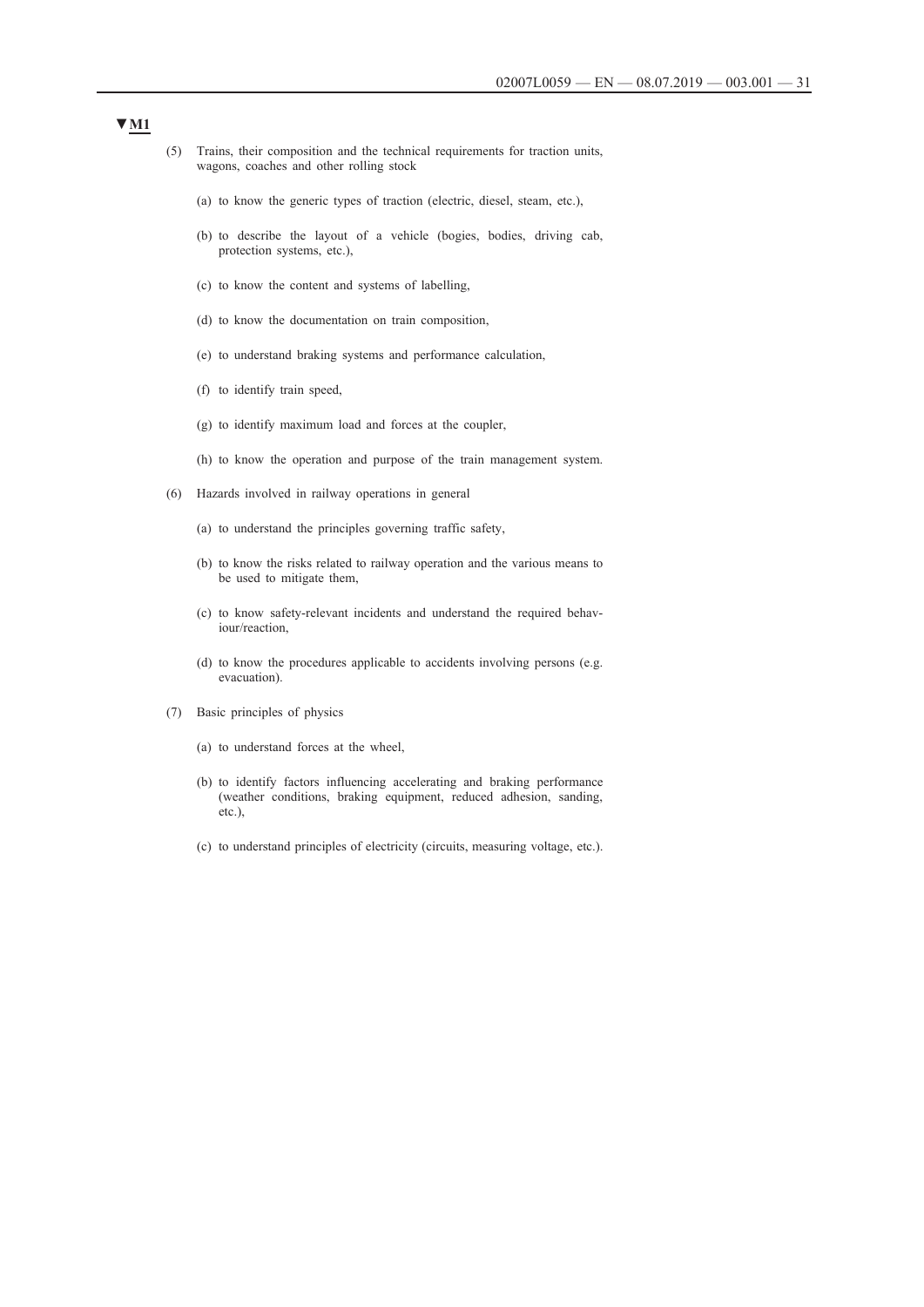#### *ANNEX V*

#### **PROFESSIONAL KNOWLEDGE OF ROLLING STOCK AND REQUIREMENTS REGARDING THE CERTIFICATE**

After completing specific training in relation to rolling stock, drivers must be able to carry out the following tasks:

1. TESTS AND CHECKS PRIOR TO DEPARTURE

Drivers must be able to:

- collect the documentation and the necessary equipment,
- check the capacities of the traction unit,
- check the information entered in the documents on board the traction unit,
- ensure, by performing the checks and tests specified, that the traction unit is capable of providing the required traction power, and that the safety equipment is operating,
- checking the availability and functionality of the prescribed protection and safety equipments at the handover of a locomotive or at the start of a trip,
- perform any routine preventive maintenance operations.

#### 2. KNOWLEDGE OF ROLLING STOCK

To operate a locomotive, drivers must be familiar with all the controls and indicators placed at their disposal, in particular those concerning:

- traction,
- braking,
- traffic safety-related elements.

In order to detect and locate anomalies in the rolling stock, report them and determine what is required to repair them, and in certain cases, to take action, drivers must be familiar with:

- mechanical structures,
- suspension and attachment equipment,
- running gear,
- safety equipment,
- fuel tanks, fuel supply system, exhaust equipment,
- the meaning of markings on the inside and outside of the rolling stock, in particular the symbols used for the transportation of dangerous goods,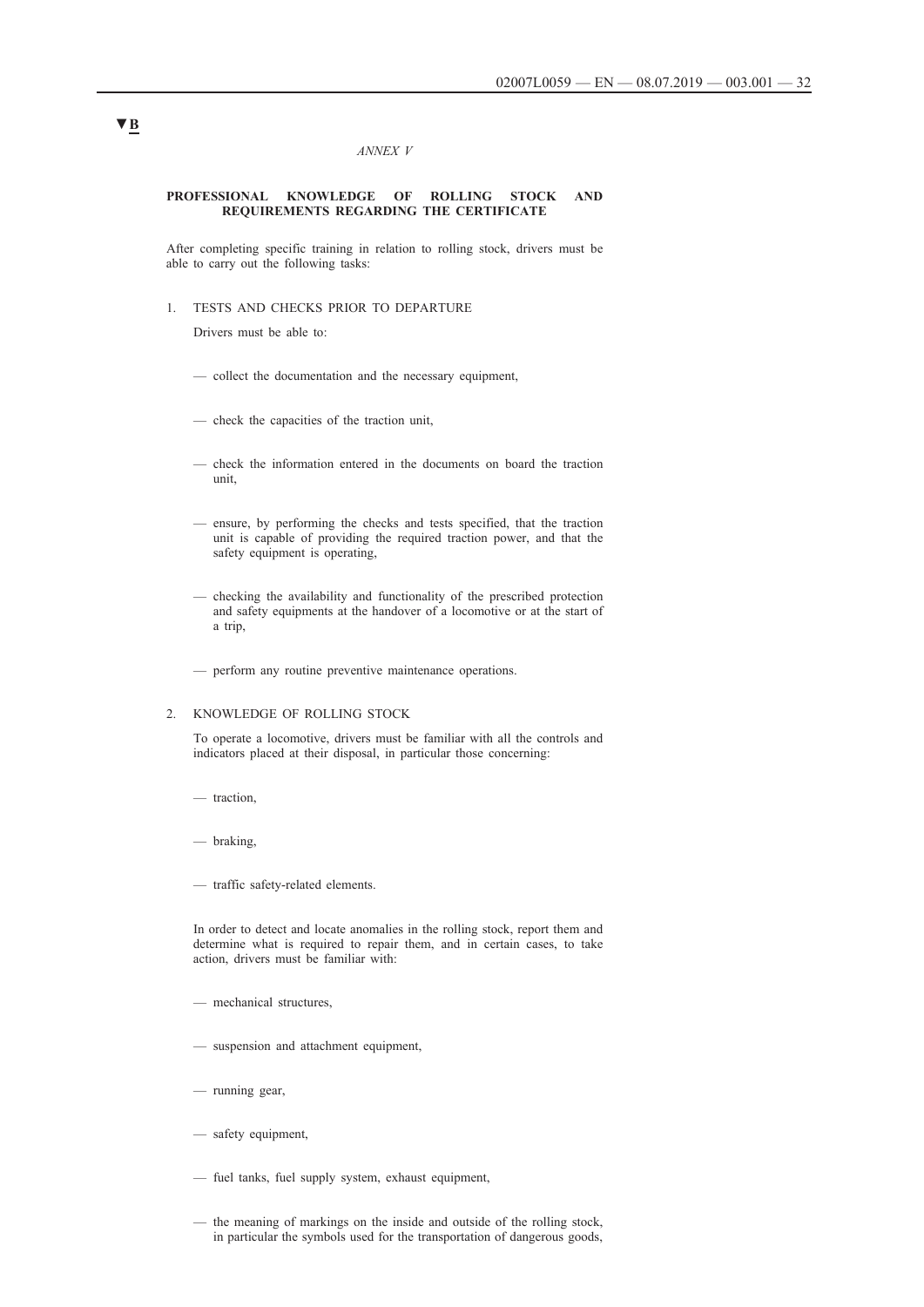- trip registration systems,
- electrical and pneumatic systems,
- collection of current and high-voltage systems,
- communication equipment (ground-to-train radio, etc.),
- arrangements of trips,
- the constituent parts of the rolling stock, their purpose, and the devices specific to the hauled stocks, in particular the system of stopping the train by venting the brake pipe,
- braking system,
- the parts specific to traction units,
- traction chain, motors and transmission.

## 3. TESTING THE BRAKES

Drivers must be able to:

- check and calculate, before departure, that the train's braking power corresponds to the braking power required for the line, as specified in the vehicle documents,
- check the functioning of the various components of the braking system of the traction unit and of the train, as appropriate, before departure, at start-up and during running.
- 4. OPERATING MODE AND MAXIMUM SPEED OF THE TRAIN IN RELATION TO THE LINE CHARACTERISTICS

Drivers must be able to:

- take note of information given to them before departure,
- determine the type of running and the limit speed of the train on the basis of variables such as speed limits, weather conditions or any signalling changes.
- 5. DRIVING THE TRAIN IN A WAY WHICH DOES NOT DAMAGE INSTALLATIONS OR VEHICLES

Drivers must be able to:

- use all available control systems in accordance with the applicable rules,
- start the train taking account of adhesion and power constraints,
- apply the brakes for decelerations and stops, taking account of the rolling stock and installations.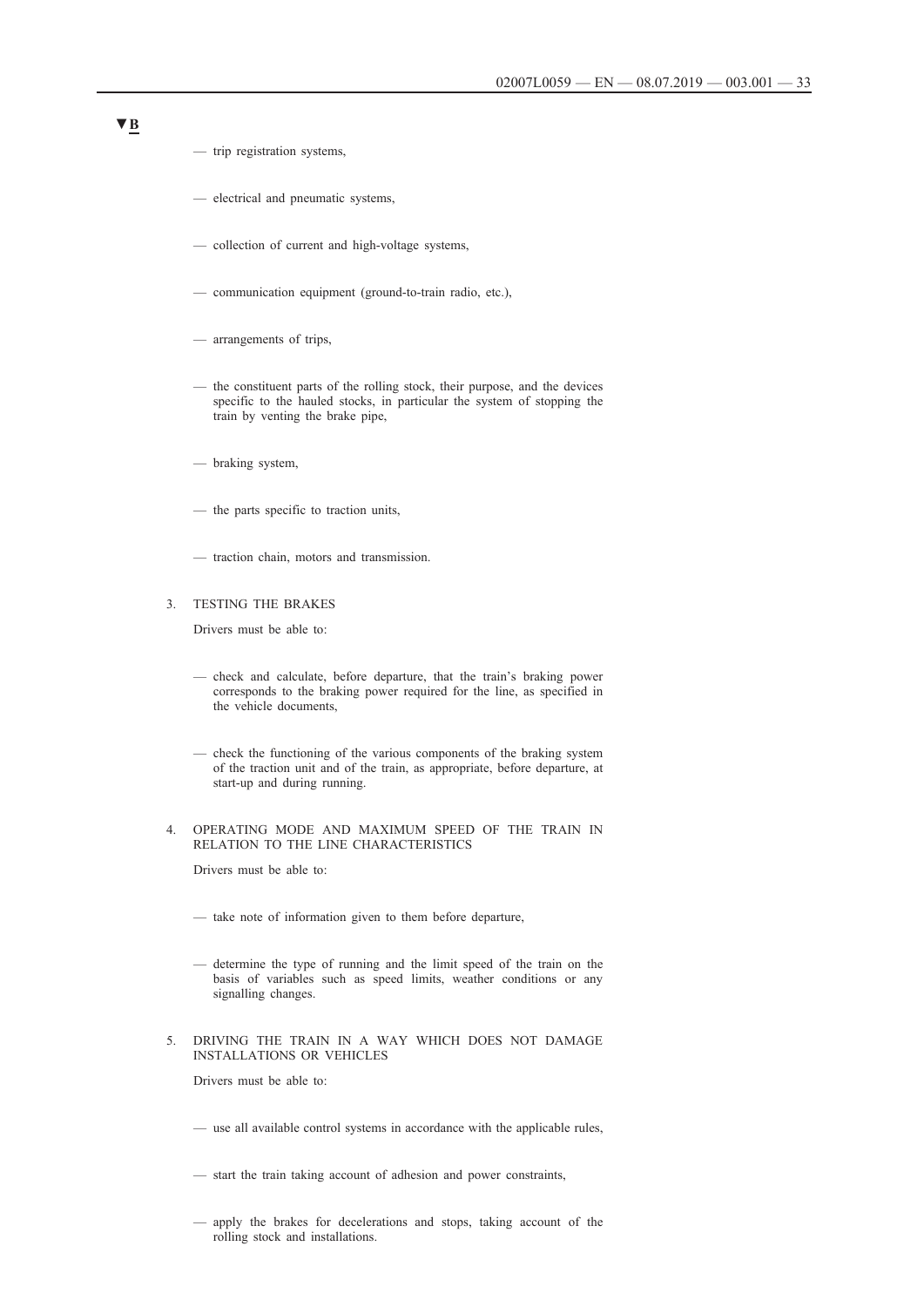6. ANOMALIES

Drivers must:

- be able to be attentive to unusual occurrences concerning the behaviour of the train,
- be able to inspect the train and identify signs of anomalies, distinguish between them, react according to their relative importance and try to remedy them, always giving priority to the safety of rail traffic and persons,
- know the available means of protection and communication.

### 7. OPERATING INCIDENTS AND ACCIDENTS, FIRES AND ACCIDENTS INVOLVING PERSONS

Drivers must:

- be able to take steps to protect the train and summon assistance in the event of an accident involving persons on board the train,
- be able to determine whether the train is transporting dangerous goods and identify them on the basis of train documents and wagon lists,
- know the procedures relating to the evacuation of a train in case of emergency.
- 8. CONDITIONS FOR CONTINUING RUNNING AFTER AN INCIDENT INVOLVING ROLLING STOCK

After an incident, drivers must be able to assess whether the vehicle can continue to run and under what conditions, so as to inform the infrastructure manager of those conditions as soon as possible.

Drivers must be able to determine if an expert evaluation is necessary before the train can continue.

### 9. IMMOBILISATION OF THE TRAIN

Drivers must be able to take measures to ensure that the train, or parts thereof, does not start up or move unexpectedly, even in the most difficult conditions.

Furthermore, drivers must have knowledge about measures which can stop a train or parts thereof in case it has started to move unexpectedly.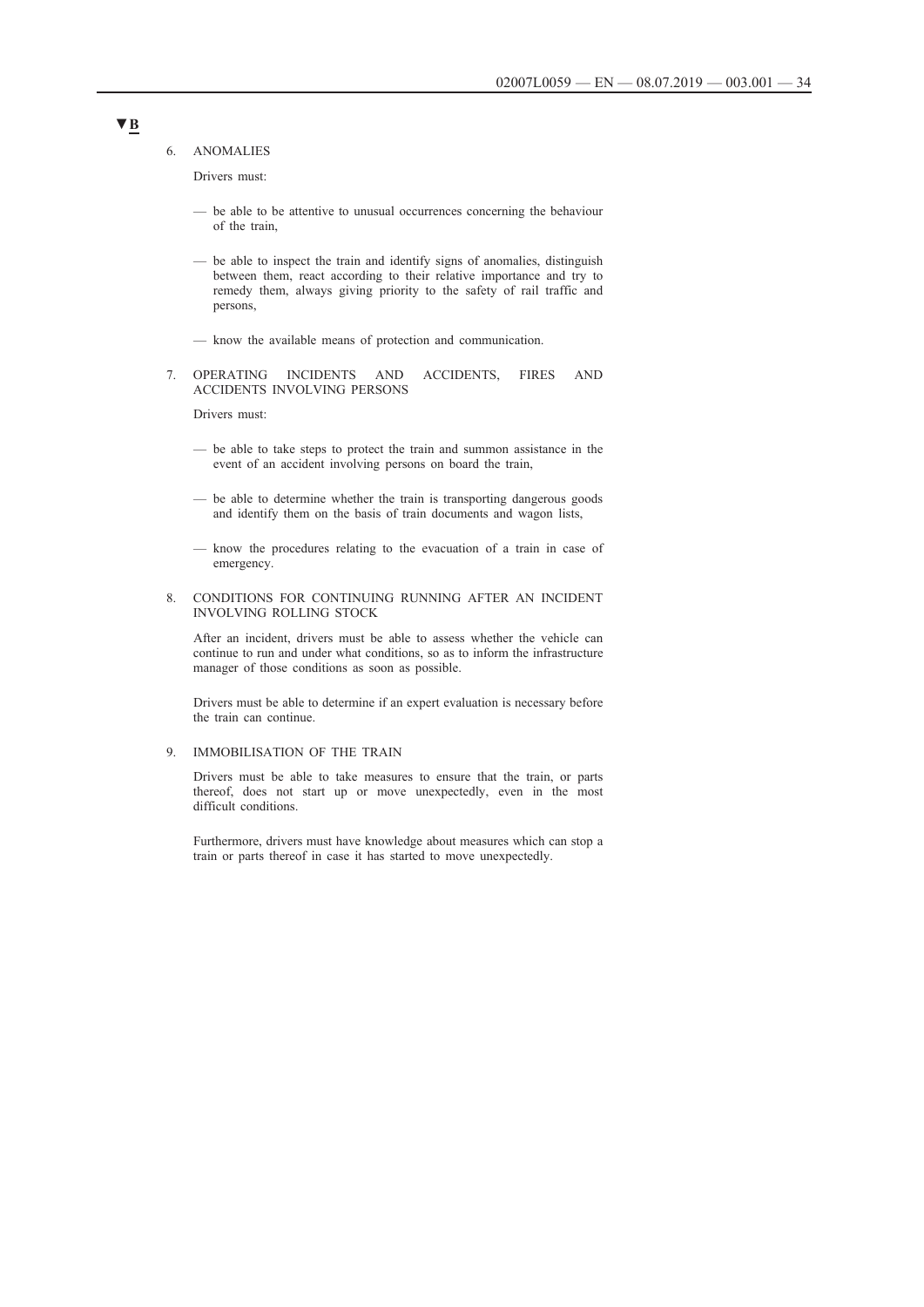#### *ANNEX VI*

#### **PROFESSIONAL KNOWLEDGE OF INFRASTRUCTURE AND REQUIREMENTS REGARDING THE CERTIFICATE**

### **Matters relating to infrastructure**

1. TESTING THE BRAKES

Drivers must be able to check and calculate, before departure, that the train's braking power corresponds to the braking power required for the line, as specified in the vehicle documents.

2. TYPE OF OPERATION AND MAXIMUM TRAIN SPEED ACCORDING TO THE LINE CHARACTERISTICS

Drivers must be able to:

- take note of information given to them, such as the speed limits or any signalling changes,
- determine the type of running and the limit speed of the train on the basis of the characteristics of the line.

### 3. KNOWLEDGE OF THE LINE

Drivers must be able to anticipate problems and react appropriately in terms of safety and other performances, such as punctuality and economic aspects. They must therefore have a thorough knowledge of the railway lines and installations on their route and of any alternative routes agreed on.

The following aspects are important:

- operational conditions (changes of track, one-way running, etc.),
- perform a route check and consult the relevant documents,
- identification of tracks that can be used for a given type of running,
- the applicable traffic rules and the meaning of the signalling system,
- the operations regime,
- the block system and associated regulations,
- station names and the position, and distance-sighting of stations and signal boxes to adapt driving accordingly,
- transition signalling between different operating or power supply systems,
- speed limits for the different train categories driven,
- topographical profiles,
- particular braking conditions, for example on lines with a steep downward gradient,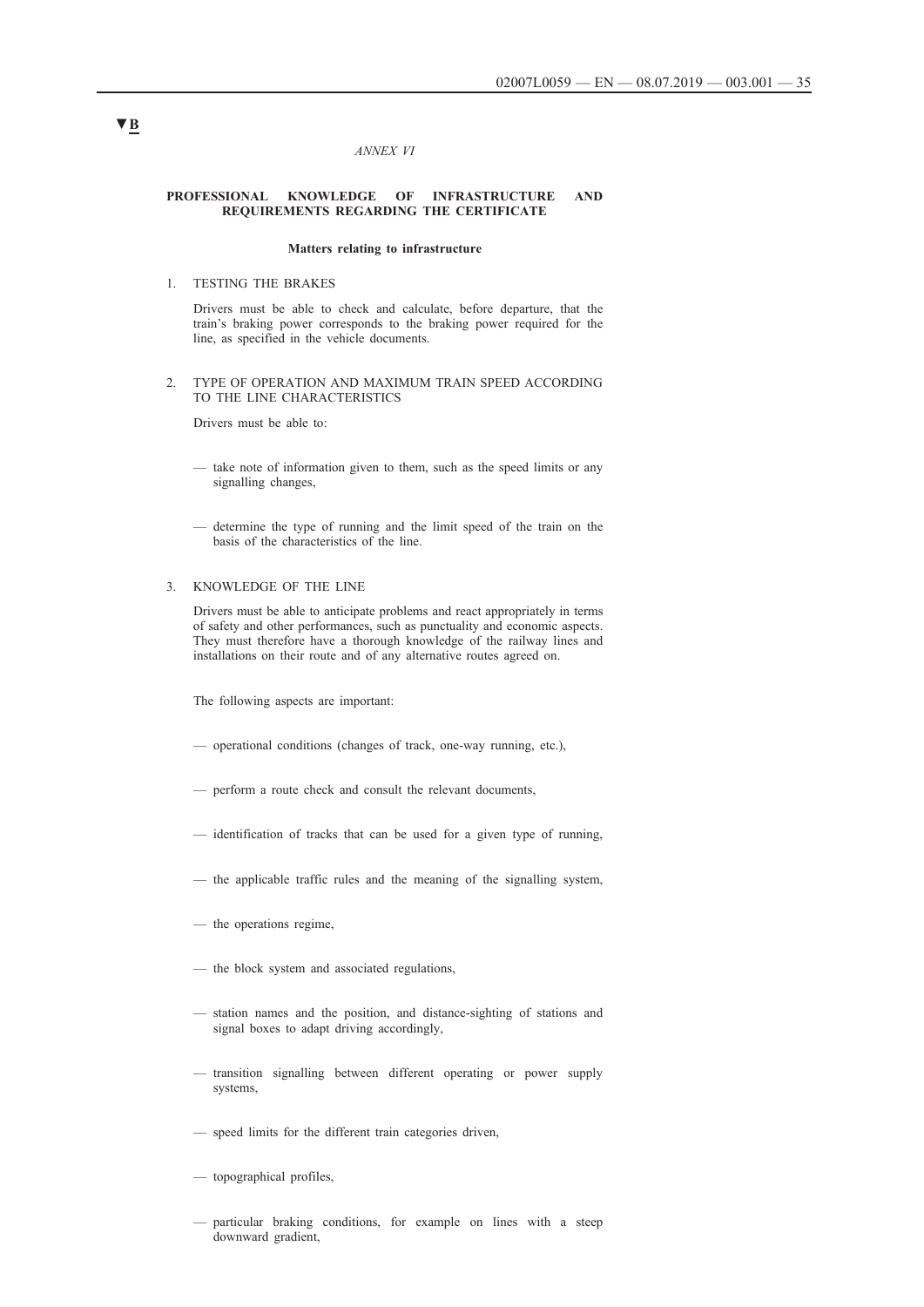— particular operating features: special signals, signs, departure conditions, etc.

#### 4. SAFETY REGULATIONS

Drivers must be able to:

- start the trains only when all prescribed conditions are fulfilled (timetable, start order or signal, operation of signals if required, etc.),
- observe track-side and in-cab signals, interpret them immediately and without error, and act as specified,
- run the train safely according to the specific modes of operation: apply special modes if instructed, temporary speed restrictions, running in opposite direction, permission to pass signals at danger, switching operations, turns, running through construction sites, etc.,
- respect scheduled or supplementary stops, and if necessary perform supplementary operations for passengers during these stops, notably opening and closing the doors.

5. DRIVING THE TRAIN

Drivers must be able to:

- know the train's position on the line at all times,
- apply the brakes for decelerations and stops, taking account of the rolling stock and installations,
- adjust the running of the train in accordance with the timetable and any orders given on saving energy, taking account of the characteristics of the traction unit, the train, the line and the environment.

### 6. ANOMALIES

Drivers must be able to:

- be attentive, insofar as train operation permits, to unusual occurrences concerning the infrastructure and the environment: signals, tracks, energy supply, level crossings, track surrounding, other traffic,
- know particular distances to clear obstacles,
- inform the infrastructure manager as soon as possible of the place and nature of anomalies observed, making sure that the information has been understood,
- taking into account the infrastructure, ensure or take measures to ensure the safety of traffic and persons, whenever necessary.
- 7. OPERATING INCIDENTS AND ACCIDENTS, FIRES AND ACCIDENTS INVOLVING PERSONS

Drivers must be able to:

- take steps to protect the train and summon assistance in the event of an accident involving persons,
- determine where to stop the train in the event of a fire and facilitate the evacuation of passengers, if necessary,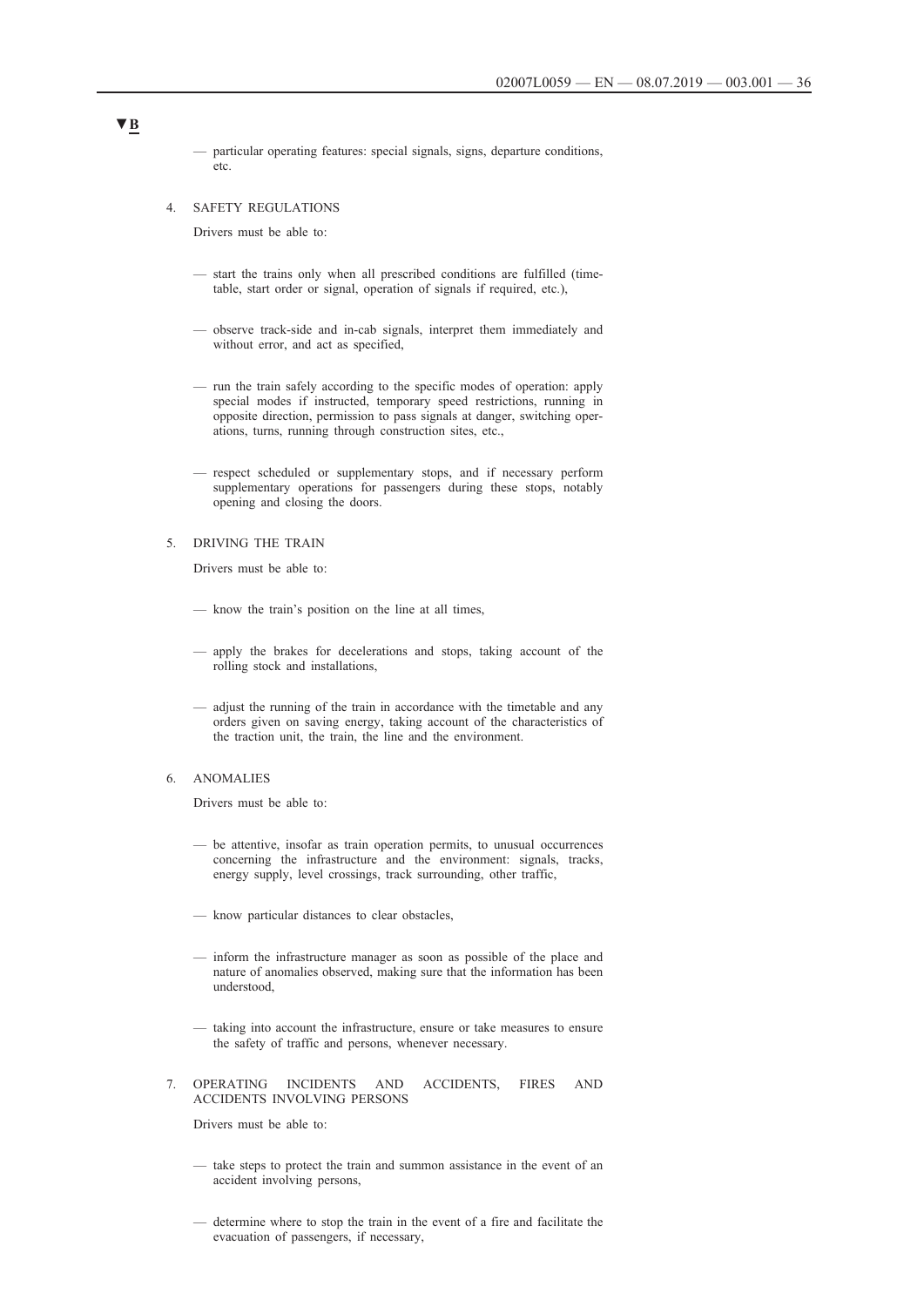- provide useful information on the fire as soon as possible if the fire cannot be brought under control by the driver acting alone,
- inform the infrastructure manager of these conditions as soon as possible,
- assess whether the infrastructure allows the vehicle to continue to run and under which conditions.

# **▼M3**

## 8. LANGUAGE

- (1) Drivers who have to communicate with the infrastructure manager on critical safety issues must have the necessary language skills in at least one of the languages indicated by the infrastructure manager concerned. Their language skills must allow them to communicate actively and effectively in routine, degraded and emergency situations. They must be able to use the messages and communication method specified in the 'Operations and traffic management' TSI.
- (2) In order to satisfy the requirements provided for in paragraph 1, drivers must be able to understand (both orally and in writing) and to communicate (both orally and in writing) according to level B1 of the Common European Framework of Reference for Languages (CEFR) established by the Council of Europe.
- (3) In case where the train operations take place in sections between the borders and the stations situated close to the borders and designated for cross border operations, drivers of trains operated by a railway undertaking may be exempted by the infrastructure manager from the requirements of paragraph 2, provided that the following procedure is applied:
	- (a) the railway undertaking shall request the infrastructure manager for a derogation with regard to the concerned drivers. In order to ensure a fair and equal treatment of the applicants, the infrastructure manager shall apply to each submitted request for derogation the same assessment procedure, which shall be part of the network statement;
	- (b) the infrastructure manager shall grant a derogation if the railway undertaking demonstrates that it has made sufficient arrangements for ensuring communication between the concerned drivers and the staff of the infrastructure manager in routine, degraded and emergency situations, as provided for in paragraph 1;
	- (c) railway undertakings and infrastructure managers shall ensure that the concerned staff is aware of those rules and arrangements and receive appropriate training through their safety management systems.
- (4) One or several railway undertakings in cooperation with one or several infrastructure managers ('the applicants') may carry out pilot projects to test alternative means of ensuring the effective communication required by paragraph 1. The following procedure shall apply:
	- (a) the applicants shall identify the parts of the network and nature of the services concerned, the initial duration of the pilot project and in particular:
		- i) specify the scope of the pilot project,
		- ii) indicate what alternative language competences they propose to apply,
		- iii) describe which additional tools they propose to use to support communication in routine, degraded and emergency situations,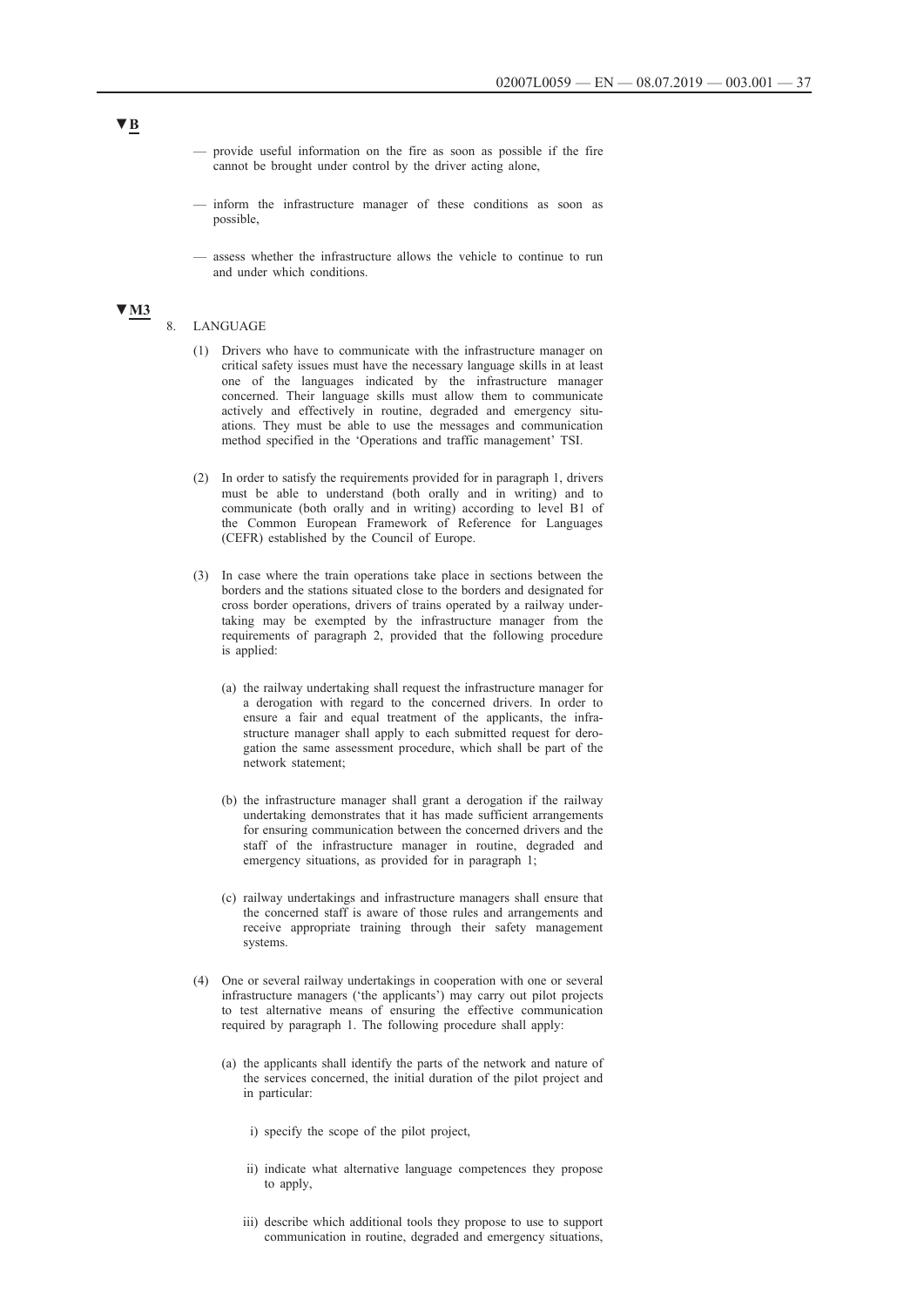- iv) demonstrate how the alternative language competences and additional tools ensure at least an equivalent level of safety to full compliance with the requirements of paragraph 1, when integrated in their respective Safety Management Systems (1),
- v) explain how they shall implement the pilot project in their Safety Management System, including training programs and documentation of the results, and
- vi) consult the representatives of the concerned staff in the process of preparing the application.
- (b) The applicants shall request the opinion of the concerned national safety authority/authorities that issued their single safety certificate(s) or safety authorisation(s), and of the European Union Agency for Railways, where it is the safety certification body ('the authorising entity or entities'). Each authorising entity shall issue an opinion on whether the alternative means ensure at least an equivalent level of safety to full compliance with the requirements of paragraph 1, within 60 days from the day the last authorising entity concerned has received the request. In case several authorising entities are involved, they are encouraged to work together and ensure coordination.

The opinions shall assess in particular whether the following conditions are fulfilled:

- i) the proposed alternative language competences and other tools for communication are sufficient to ensure effective communication between the concerned drivers and the staff of the infrastructure manager in routine, degraded and emergency situations.
- ii) the safety management systems of the applicants have been adapted to using alternative language competences and other tools for communication.
- iii) the applicants have provided evidence that these tools have been tested under operational conditions involving drivers fulfilling the language requirements of paragraph 2.
- iv) all concerned staff of the railway undertaking and infrastructure manager have received appropriate training through their safety management systems.

In the event of diverging opinions, the provisions of point (5) second subparagraph shall apply.

- (c) The applicants shall jointly submit to the Commission an application for derogation from paragraph 2, including the opinions of the authorising entity or entities and the detailed description of the pilot project on which the opinions are based. Alternatively, the participants in the project can designate a coordinator among them, who may submit the joint application on behalf of all participants in the project.
- (5) The Commission shall, within 60 days after receiving a complete application, grant a derogation from paragraph 2:
	- (a) where the opinions of the authorising entity or entities are positive; and

# **▼M3**

<sup>(1)</sup> According to Article 9 of Directive (EU) 2016/798 of the European Parliament and of the Council of 11 May on railway safety.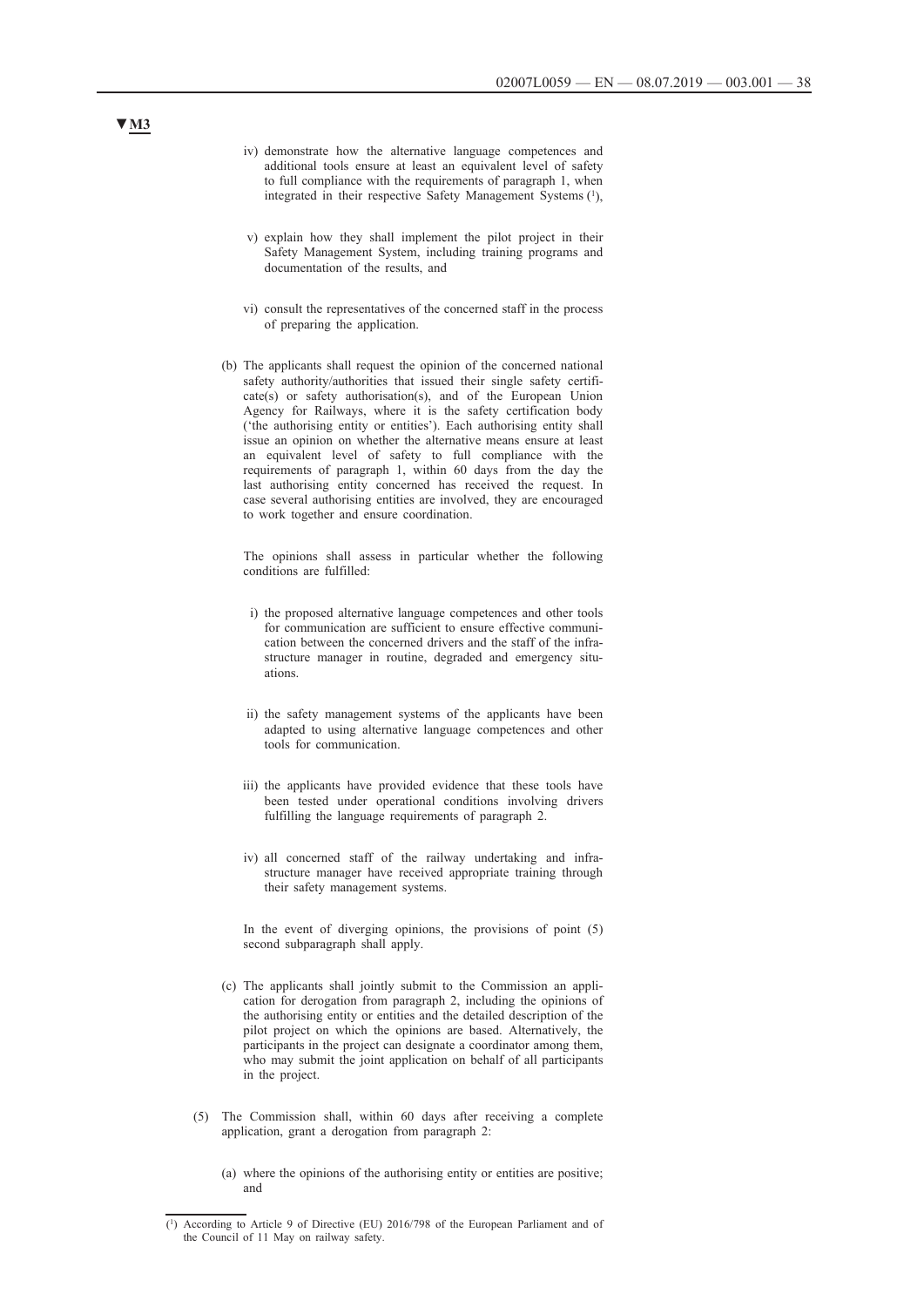(b) where it is demonstrated that equal and non-discriminatory treatment of all applications as well as legal coherence at Union level is ensured.

In the event of diverging opinions, or a failure of one or more authorising entities to deliver an opinion within the prescribed time limit, the applicants may request the Commission to find a mutually acceptable solution, in cooperation with the parties involved. If no mutually acceptable solution can be found within 90 days after receiving a request for derogation, the pilot project shall be deemed to be refused. The Commission may request the opinion of the European Union Agency for Railways, and shall do so where the opinion of each authorising entity is negative.

- (6) The derogation shall be granted for a limited period of time and shall not exceed 36 months. Where the derogation has been granted for a shorter period of time, it may be renewed provided that the total duration of 36 months is not exceeded.
- (7) On request by interested railway undertakings and where justified, an infrastructure manager shall offer other railway undertakings using a section of the network on which a pilot project is on-going, the possibility to participate in the pilot project subject to a positive opinion by the authorising entities concerned. Such additional participation shall be notified to the Commission by the infrastructure manager.

In case of changes in the scope of the pilot projects, in particular the part of the network in which the project is carried out, the alternative language competences and the additional tools used for communication, the procedure described in point (4) shall apply.

- (8) The railway undertaking and infrastructure manager shall ensure that the operation of the pilot project is appropriately documented in their safety management systems. Records shall be kept for 24 months after the end of the pilot project, in particular of the staff involved, the training they have received, the services operated and any issues encountered during the pilot project. The concerned train drivers shall have the relevant information included in their complementary certificates.
- (9) After the end of each pilot project, the railway undertaking(s) and infrastructure manager(s) involved shall report to the authorising entities concerned. Where the duration of a derogation exceeds one year, the railway undertaking(s) and the infrastructure manager(s) shall report on a yearly basis within their annual safety reports according to Article 9(6) of Directive (EU) 2016/798. The national safety authorities concerned shall report the results of pilot projects in their annual reports according to Article 19 of Directive (EU) 2016/798. Based on a common framework for assessment, the European Union Agency for Railways shall analyse the results of the pilot projects and submit a report to the Commission.
- (10) The Commission may suspend the derogation granted if it considers that the conditions are no longer fulfilled or where safety concerns arise. A national safety authority, railway undertaking or infrastructure manager shall immediately inform the Commission in case any safety concerns arise.
- (11) The European Union Agency for Railways shall publish on its website a list of pilot projects authorised by the Commission, including a short description of the project and the period for which it is authorised as well as any other relevant information, such as discontinuation or suspension of the projects.

# **▼M3**